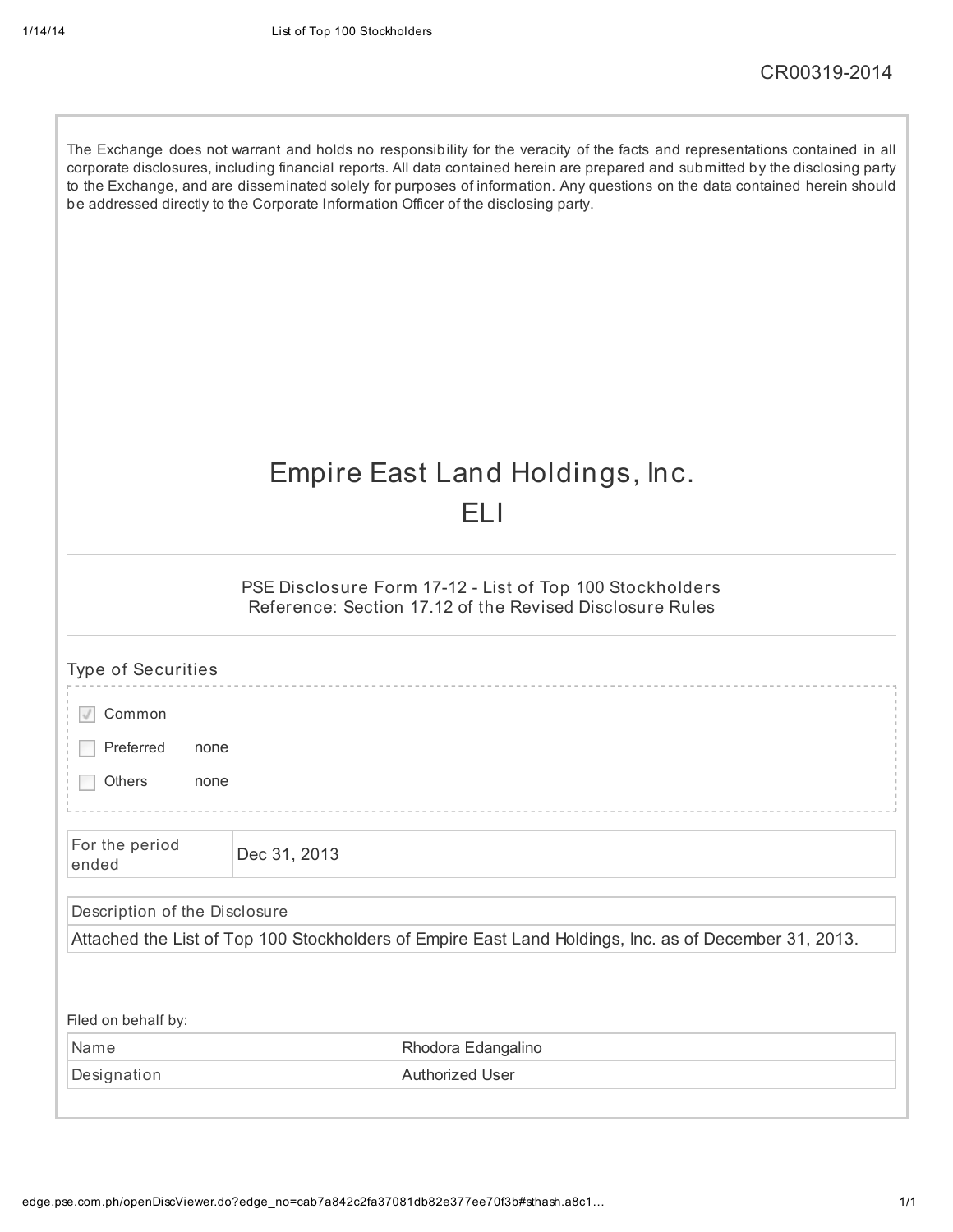

January 13, 2014

Disclosure Department Philippine Stock Exchange, Inc. 3/F Tower One and Exchange Plaza Ayala Triangle, Ayala Avenue Makati City

## Attention: JANET A. ENCARNACION **Head**

Gentlemen:

We submit herewith the List of Top 100 Stockholders of Empire East Land Holdings, Inc. as of December 31, 2013.

Very truly yours,

 $\frac{4}{3}$  and G. CACHO

Vice President for Finance and Corporate Information Officer

## **Empire East Land Holdings, Inc.**

- ---------

21/F The World Centre, 330 Sen. Gil Puyat Avenue Extension, Makati City 1200, Philippines • Tels: (632) 867-8351 to 59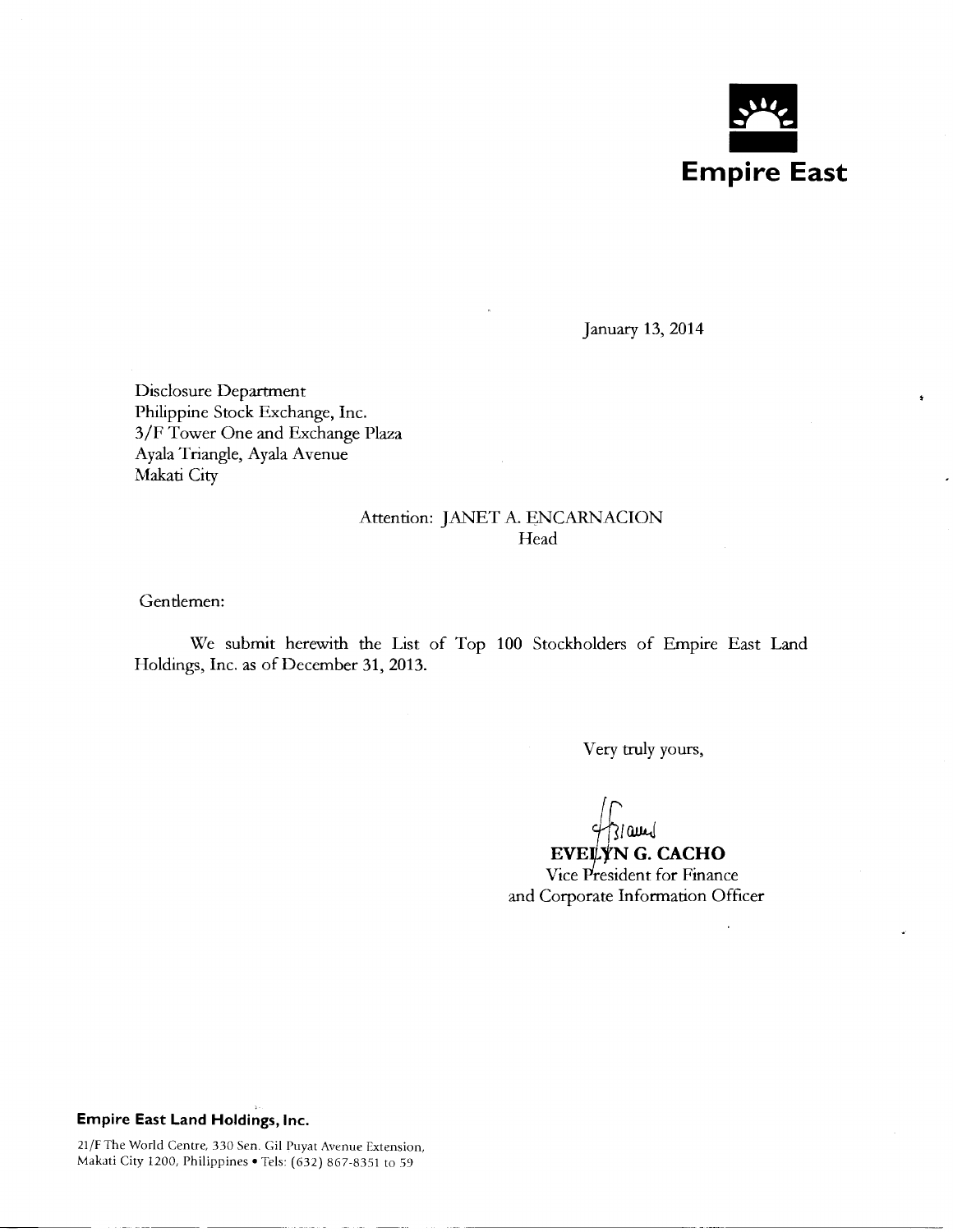## LIST OF TOP 100 STOCKHOLDERS As Of December 31, 2013

|                                                     | OUTSTANDING &        | OUTSTANDING &                 | TOTAL          |                | PERCENTAGE |                    |                                                                                           |
|-----------------------------------------------------|----------------------|-------------------------------|----------------|----------------|------------|--------------------|-------------------------------------------------------------------------------------------|
|                                                     | <b>ISSUED SHARES</b> | ISSUED SHARES                 | HOLDINGS       |                | TO         |                    |                                                                                           |
| STOCKHOLDER'S NAME (FULLY PAID)                     |                      | (PARTIALLY PAID) (SUBSCRIBED) |                |                | TOTAL      | NATIONALIT ADDRESS |                                                                                           |
|                                                     |                      |                               |                |                |            |                    |                                                                                           |
| MEGAWORLD CORPORATION                               | 11,816,672,438       |                               | $\overline{0}$ | 11,816,672,438 |            |                    | 79.824 FILIPINO 28/F THE WORLD CENTRE 330 SEN. GIL PUYAT AVE., MAKATI CITY                |
| PCD NOMINEE CORPORATION (FILIPINO)                  | 1,699,473,920        |                               | $\overline{0}$ | 1,699,473,920  |            |                    | 11.480 FILIPINO 37/F TOWER I, THE ENTERPRISE CENTER, 6766 AYALA AVE. COR. PASEO DE ROXAS, |
| PCD NOMINEE CORPORATION (NON-FILIPINO)              | 729,467,997          |                               | $\Omega$       | 729,467,997    |            |                    | 4.928 NON-FILIPI37/F TOWER I, THE ENTERPRISE CENTER, 6766 AYALA AVE. COR. PASEO DE ROXAS, |
| THE ANDRESONS GROUP INC.                            | 138,133,820          |                               | $\Omega$       | 138, 133, 820  |            |                    | 0.933 FILIPINO 28/F THE WORLD CENTER 330 SEN GIL PUYAT AVE MAKATI CITY                    |
| EMPIRE EAST LAND HOLDINGS, INC.                     | 127,256,071          |                               | $\Omega$       | 127,256,071    |            |                    | 0.860 FILIPINO 21/F, THE WORLD CENTRE BUILDING 330 SEN. GIL PUYAT AVE., MAKATI CITY       |
| ANDREW LIM TAN                                      | 24, 277, 776         |                               | $\Omega$       | 24, 277, 776   |            |                    | 0.164 FILIPINO 28/F THE WORLD CENTER 330 SEN GIL PUYAT AVE MAKATI CITY                    |
| SIMON LEE SUI HEE                                   | 16,685,206           |                               | $\Omega$       | 16,685,206     |            |                    | 0.113 AUSTRALIAN 78 THE AVENUE; NEDLANDS 6009 WESTERN, AUSTRALIA                          |
| RAMON UY ONG                                        | 14,950,000           |                               | $\Omega$       | 14,950,000     |            |                    | 0.101 FILIPINO #9 NAVARRO STREET CORINTHIAN GARDENS OUEZON CITY                           |
| LUCIO W. YAN                                        | 10,350,000           |                               | $\Omega$       | 10,350,000     |            |                    | 0.070 FILIPINO 537 LAFAYETTE STREET GREENHILLS EAST, MANDALUYONG                          |
| UNION PROPERTIES INC.                               | 6,157,808            |                               | $\Omega$       | 6,157,808      |            |                    | 0.042 FILIPINO 6/F SSS MAKATI BUILDING AYALA AVE. COR. HERRERA STS. MAKATI CITY           |
| ALBERTO MENDOZA AND/OR JEANIE C. MENDOZA            | 4,444,106            |                               | $\Omega$       | 4,444,106      |            |                    | 0.030 FILIPINO #1145 AGUILAR ST., TONDO, MANILA                                           |
| EVANGELINE R. ABDULLAH                              | 4,324,000            |                               | $\Omega$       | 4,324,000      |            |                    | 0.029 FILIPINO 3 HARVARD ROAD, FORBES PARK MAKATI CITY                                    |
| GEORGE T. YANG                                      | 3,675,400            |                               | $\circ$        | 3,675,400      |            |                    | 0.025 FILIPINO 17/F CITIBANK BLDG. PASEO DE ROXAS MAKATI METRO MANILA                     |
| ZHENG CHANG HUA                                     | 3,220,000            |                               | $\Omega$       | 3,220,000      |            |                    | 0.022 CHINESE RM. 608 BINONDO PLAZA #850 ALVARADO ST., BINONDO MANILA                     |
| TIONG C. ROSARIO                                    | 3,138,791            |                               | $\Omega$       | 3,138,791      |            |                    | 0.021 FILIPINO TR MERCANTILE, UNIT 1704 EAST TOWER, PSE CENTER ORTIGAS, PASIG CITY        |
| MAXIMINO S. UY &/OR LIM HUE HUA                     | 3,105,000            |                               | $\Omega$       | 3,105,000      |            |                    | 0.021 FILIPINO 6TH FLR. CEDAR EXECUTIVE BLDG. TIMOG AVE. Q.C. 1100                        |
| TRANS-ASIA SECURITIES, INC.                         | 3,000,000            |                               | $\Omega$       | 3,000,000      |            |                    | 0.020 FILIPINO RM. 601-S STATE CENTER 333 JUAN LUNA ST. BINONDO, MANILA                   |
| LUISA CO LI                                         | 2,902,908            |                               | $\Omega$       | 2,902,908      |            |                    | 0.020 FILIPINO 627 MADRID ST., BINONDO MANILA                                             |
| EDWARD N. CHEOK                                     | 2,875,000            |                               | $\Omega$       | 2,875,000      |            |                    | 0.019 FILIPINO RM. 1005 FAR EAST BANK BLDG., 560 QUINTIN PAREDES ST., BINONDO MANILA      |
| ABOITIZ EQUITY VENTURES INC.                        | 2,813,843            |                               | $\Omega$       | 2,813,843      |            |                    | 0.019 FILIPINO 110 LEGASPI ST., LEGASPI VILL. MAKATI CITY                                 |
| CAROLINA ONG YU                                     | 2,415,000            |                               | $\overline{0}$ | 2,415,000      |            |                    | 0.016 FILIPINO 931 SCHUYLER ST., MANDALUYONG CITY                                         |
| MAXIMINO S. UY                                      | 2,357,500            |                               | $\Omega$       | 2,357,500      |            |                    | 0.016 FILIPINO 6TH FLR. CEDAR EXECUTIVE BLDG. TIMOG AVE. O.C. 1100                        |
| ABOITIZ & COMPANY                                   | 2,314,421            |                               | $\Omega$       | 2,314,421      |            |                    | 0.016 FILIPINO 2/F ABOITIZ BUILDING 110 LEGASPI ST., MAKATI CITY                          |
| BERCK Y. CHENG                                      | 2,300,000            |                               | $\mathbf{0}$   | 2,300,000      |            | 0.016 FILIPINO     | HANSTON BLDG., EMERALD AVE., ORTIGAS CENTER, PASIG CITY                                   |
| WILLIAM HOW                                         | 2,300,000            |                               | $\Omega$       | 2,300,000      |            |                    | 0.016 FILIPINO HARVESTER CORPORATE CENTER, 158 P. TUAZON BLVD. COR. 7TH AVE.,             |
| SAN-TEH A.K.A. DANIE LAI                            | 2,129,800            |                               | $\Omega$       | 2,129,800      |            |                    | 0.014 TAIWANESE 3A GOLDLAND TWR, 10 EISENHOWEER ST., GREENHILLS SAN JUAN                  |
| CHAK CHING CHAN                                     | 1,759,500            |                               | $\Omega$       | 1,759,500      |            |                    | 0.012 FILIPINO 1539 DOROTEO JOSE STREET STA. CRUZ, MANILA                                 |
| ANTONIO ABRERA                                      | 1,725,000            |                               | $\Omega$       | 1,725,000      |            |                    | 0.012 FILIPINO INFOMAN, GROUND FLR. MJL BLDG. 1175 PASONG TAMO MAKATI CITY                |
| CHIN HSIANG WANG                                    | 1,725,000            |                               | $\Omega$       | 1,725,000      |            |                    | 0.012 TAIWANESE 422 QUIRINO HIGHWAY QUEZON CITY                                           |
| PABLO N. PUA                                        | 1,725,000            |                               | $\Omega$       | 1,725,000      |            |                    | 0.012 FILIPINO RM. 803 CHINATOWN STEEL TOWER ASUNCION ST., BINONDO MANILA                 |
| FIRST ABACUS FINANCIAL HOLDINGS CORPORATION         | 1,650,000            |                               | $\Omega$       | 1,650,000      |            |                    | 0.011 FILIPINO UNIT E-3001, PSE CENTRE EXCHANGE ROAD, ORTIGAS COMPLEX                     |
| FRANCISCO L. BENEDICTO                              | 1,610,000            |                               | $\Omega$       | 1,610,000      |            |                    | 0.011 FILIPINO B. BENEDICTO & SONS COMPANY 99-101 PLARIDEL STREET CEBU CITY 6000          |
| LAWRENCE MENDOZA AND/OR ALBERTO MENDOZA             | 1,583,320            |                               | $\overline{0}$ | 1,583,320      |            |                    | 0.011 FILIPINO 1145 AGUILAR ST. MANILA                                                    |
| LEONCIO TAN TIU                                     | 1,495,000            |                               | $\Omega$       | 1,495,000      |            |                    | 0.010 FILIPINO 522 NUEVA STREET BINONDO, MANILA                                           |
| UNITED LIFE ASSURANCE CORP.                         | 1,405,300            |                               | $\Omega$       | 1,405,300      |            |                    | 0.009 FILIPINO 6/F FEDERAL TOWER BLDG. DASMARINAS ST. COR.                                |
| MANUEL LOPEZ AND/OR MA. TERESA LOPEZ                | 1,380,638            |                               | $\overline{0}$ | 1,380,638      |            |                    | 0.009 FILIPINO 841 HARVARD ST., WACK-WACK VILLAGE, MANDALUYONG CITY                       |
| LUIS ANG AND/OR LISA ANG                            | 1,312,150            |                               | $\Omega$       | 1,312,150      |            |                    | 0.009 FILIPINO 1333 CABALLERO ST. DASMARINAS VILLAGE, MAKATI CITY                         |
| EDAN CORPORATION                                    | 1,277,972            |                               | $\Omega$       | 1,277,972      |            |                    | 0.009 FILIPINO 562 HOLY CROSS STREET BO. GREENHILLS, MANDALUYONG                          |
| ABOITIZ & COMPANY, INC.                             | 1,189,100            |                               | $\Omega$       | 1,189,100      |            |                    | 0.008 FILIPINO P.O. BOX 65 CEBU CITY 6000                                                 |
| ABOITIZ EQUITY & VENTURES                           | 1,189,100            |                               | $\Omega$       | 1,189,100      |            |                    | 0.008 FILIPINO P.O. BOX 65 CEBU CITY 6000                                                 |
| CONSTANTINO CHUA AND/OR WILLINGTON AND/OR GEORGE WY | 1,150,000            |                               | $\Omega$       | 1,150,000      |            |                    | 0.008 FILIPINO RM. 307 WELLINGTON BLDG., ORIENTE ST., BINONDO, MANILA                     |
| ROSA ALEXANDRA UY                                   | 1,150,000            |                               | $\overline{0}$ | 1,150,000      |            |                    | 0.008 FILIPINO #6 MOLAVE ST., FORBES PARK MAKATI CITY                                     |
| ROBERT C. TAN                                       | 1,094,662            |                               | $\Omega$       | 1,094,662      |            |                    | 0.007 FILIPINO MARIA LUISA PARK, BANILAD CEBU CITY 6000                                   |
| SALLY T. GO                                         | 1,035,000            |                               | $\Omega$       | 1,035,000      |            |                    | 0.007 FILIPINO #1010 BASILAN, INSULAR VILL.II DAVAO CITY 8000                             |
| JULIE WONG PUA                                      | 1,035,000            |                               | $\Omega$       | 1,035,000      |            |                    | 0.007 FILIPINO MANLAR RICE MILL MABINI, SANTIAGO CITY 3311                                |
| FLORA B. CHUA                                       | 1,028,972            |                               | $\Omega$       | 1,028,972      |            | 0.007 FILIPINO     | #35 DON V. MADRIGAL AVENUE CORINTHIAN GARDENS, QUEZON CITY                                |
| EMILY BENEDICTO                                     | 1,000,000            |                               | $\Omega$       | 1,000,000      |            | 0.007 FILIPINO     | 101 PLARIDEL STREET CEBU CITY 6000                                                        |
| WINSTON S. CO                                       | 998,707              |                               | $\Omega$       | 998,707        |            | 0.007 CHINESE      | 23 LOPEZ JUANA STREET AYALA HEIGHTS, QUEZON CITY                                          |
| JULIET U. BANGAYAN                                  | 920,000              |                               | $\circ$        | 920,000        |            |                    | 0.006 FILIPINO 395 COLUMBIA ST., GREENHILLS EAST, MANDALUYONG CITY                        |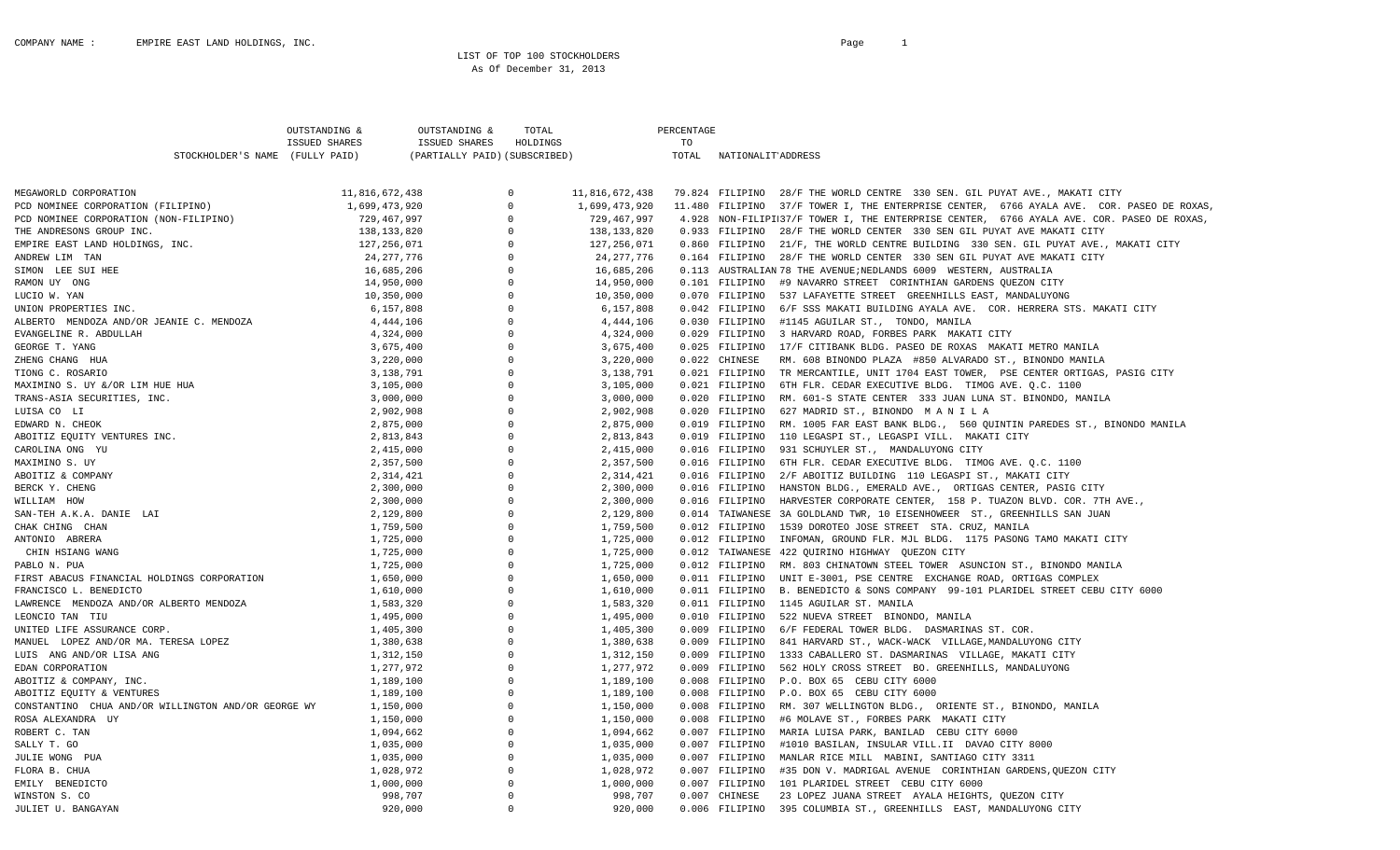| FLORA NG SIU KHENG                             | 864,800 | $\Omega$       | 864,800 |                | 0.006 FILIPINO 23 CAMBRIDGE CIRCLE, NORTH FORBES PARK MAKATI CITY                          |
|------------------------------------------------|---------|----------------|---------|----------------|--------------------------------------------------------------------------------------------|
| VICTORIANO SY SR.                              | 849,122 | $\Omega$       | 849,122 |                | 0.006 FILIPINO C/O GLOBESCO, INC. 192 STO. DOMINGO AVENUE QUEZON CITY                      |
| CENTURY SECURITIES CORPORATION A/C 888         | 842,747 | $\Omega$       | 842,747 |                | 0.006 FILIPINO 1105 GALLERIA CORPORATE CENTER PASIG CITY                                   |
| BENILDA S. SANTOS                              | 830,000 | - 0            | 830,000 |                | 0.006 FILIPINO 21 TIRAD PASS ST., AYALA HEIGHTS QUEZON CITY 1100                           |
| ELIZABETH K. SO                                | 805,000 |                | 805,000 |                | 0.005 FILIPINO 541-B SILENCIO ST., QUEZON CITY                                             |
| WILLIAM K. SO                                  | 805,000 | $\Omega$       | 805,000 |                | 0.005 FILIPINO 541-C SILENCIO ST., QUEZON CITY                                             |
| KIM LAO                                        | 779,424 |                | 779,424 |                | 0.005 FILIPINO 55 MANGUSTAN ROAD MALABON, METRO MANILA                                     |
| CONSOLIDATED DISTILLERS OF THE FAR EAST INC.   | 759,964 |                | 759,964 |                | 0.005 FILIPINO 28/F WORLD CENTER 330 SEN GIL PUYAT AVE MAKATI CITY                         |
| ANTONIO INIGO SARTE                            | 747,500 | $\overline{0}$ | 747,500 |                | 0.005 FILIPINO 001-D DUNHILL DRIVE KM. 18 SEVERINA PARANAQUE, METRO MLA.                   |
| MARIANO O. CHUA                                | 690,000 | $\circ$        | 690,000 |                |                                                                                            |
|                                                |         | $\overline{0}$ |         |                | 0.005 FILIPINO SUITE 901 9TH FLOOR, TYTANA TOWER, PLAZA LORENZO RUIZ, BINONDO MLA.         |
| LUCILA COCHICO                                 | 690,000 |                | 690,000 |                | 0.005 FILIPINO #29 RD 1, BRGY BAGONG PAG-ASA, QUEZON CITY 1105                             |
| ALBERTO O. GOCHANGCO                           | 690,000 |                | 690,000 |                | 0.005 FILIPINO 17 ADAMS ST., FILINVEST SOUTH BINAN, LAGUNA 4024                            |
| HUNG SEK PUI AND/OR CHAN PUI FAI               | 690,000 |                | 690,000 |                | 0.005 HONGKONG N.UNIT 21 SAMAR VILLE TOWNHOMES SOUTH TRIANGLE QUEZON CITY                  |
| CONRADO VICENTE                                | 690,000 |                | 690,000 |                | 0.005 FILIPINO 202 J. BASA STREET SAN JUAN, METRO MANILA                                   |
| ALBERTO GOCHANGCO                              | 667,000 |                | 667,000 |                | 0.005 FILIPINO C/O CITI APPLIANCE NATIONAL HIGHWAY PARIAN CALAMBA LAGUNA 4027              |
| PETER DATA ITF ESTRELLITA                      | 648,600 | $\Omega$       | 648,600 |                | 0.004 FILIPINO 11/F SOLIDBANK BLDG. PASEO DE ROXAS, MAKATI CITY                            |
| VICTORIANO G. SY JR.                           | 648,600 | - 0            | 648,600 |                | 0.004 FILIPINO 401 COLUMBIA ST., GREENHILLS EAST, MANDALUYONG CITY                         |
| WONG CHI SAM                                   | 618,240 |                | 618,240 |                | 0.004 FILIPINO S1120 STATE CENTER BUILDING 333 JUAN LUNA STREET BINONDO, MANILA            |
| INTERNATIONAL POLYMER CORP.                    | 586,960 | $\Omega$       | 586,960 | 0.004 FILIPINO | 26/F PACIFIC STAR BLDG.,MAKATI AVE. COR. SEN. GI LPUYAT AVE., MAKATI CITY                  |
| PHILIP Z. DABAO                                | 575,000 |                | 575,000 | 0.004 FILIPINO | #1 BEGONIA ST. CAPITOLVILLE II BACOLOD CITY 6100                                           |
| EDMUND H. GO                                   | 575,000 | $\Omega$       | 575,000 |                | 0.004 FILIPINO C/O FILMON HARDWARE INC. P.O. BOX 390, CEBU CITY 6000                       |
| BENITO LAO                                     | 575,000 | $\overline{0}$ | 575,000 |                | 0.004 FILIPINO 485 LAVEZARES ST. BINONDO, MANILA                                           |
| LIN FENG                                       | 575,000 | $\Omega$       | 575,000 | 0.004 CHINESE  | PENTHOUSE BINONDO PLAZA #850 ALVARADO ST., BINONDO MANILA                                  |
| REGINA CAPITAL DEV. CORP. 011032               | 575,000 | $\Omega$       | 575,000 | 0.004 FILIPINO | UNIT 806 TOWER I, PSE PLAZA, AYALA AVE., MAKATI CITY                                       |
| ELIZABETH L. SY                                | 565,504 | $\Omega$       | 565,504 |                | 0.004 FILIPINO 401 COLUMBIA ST., GREENHILLS EAST, MANDALUYONG CITY                         |
| WU-PANG YAO                                    | 558,000 |                | 558,000 |                | 0.004 TAIWANESE 23/F NO. 447, SEC. 3 WEN-SHING ROAD TAICHING TAIWAN R.O.C.                 |
| SALLY KHO                                      | 548,642 | $\Omega$       | 548,642 |                | 0.004 FILIPINO UNIT 27 CITY GARDEN TOWNHOUSE 208 PASADENA DRIVE, SAN JUAN MM               |
| ESTHER A. VIBAL                                | 525,366 | - 0            | 525,366 |                | 0.004 FILIPINO DON PEPE CORNER SIROUN STREET STA. MESA HEIGHTS, QUEZON CITY                |
| HORACIO E. PASCUAL AND/OR FELICITAS V. PASCUAL | 517,500 | - 0            | 517,500 |                | 0.003 FILIPINO 907 EIFFEL RD. LE MARICHE SUBD 222 E. RODRIGUEZ SR., AVENUE QUEZON CITY     |
|                                                |         | $\Omega$       |         |                |                                                                                            |
| LUISA CO LI                                    | 492,430 | $\Omega$       | 492,430 |                | 0.003 FILIPINO 627 MADRID ST., BINONDO MANILA                                              |
| ELIODORO J. RAVALO                             | 476,100 |                | 476,100 |                | 0.003 FILIPINO ASIAN MANSION II LPH 01, 107 DELA ROSA COR. NIEVA STS. LEGASPI VILLAGE      |
| JOSEFINA A. PASCUAL                            | 467,820 |                | 467,820 |                | 0.003 FILIPINO GEN. TRIAS, CAVITE 4107                                                     |
| OCBC SECURITIES PHILS., INC. A/C #ICESAR01     | 445,625 | $\circ$        | 445,625 |                | 0.003 FILIPINO UNIT 2502-A, PSE CENTRE, WEST TOWER, EXCHANGE ROAD, ORTIGAS CRT, PASIG CITY |
| OCBC SECURITIES PHILS., INC. A/C #IJOPAS01     | 445,625 | $\Omega$       | 445,625 |                | 0.003 FILIPINO UNIT 2502-A PSE CENTRE WEST TOWER EXCHANGE RD. ORTIGAS CENTER PASIG CITY    |
| LUZ ANG                                        | 434,562 | $\overline{0}$ | 434,562 |                | 0.003 FILIPINO 506 GENERAL MASCARADO ST., LITTLE BAGUIO, SAN JUAN M.M.                     |
| MARITES MENDOZA AND/OR ALBERTO MENDOZA         | 432,400 | $\Omega$       | 432,400 |                | 0.003 FILIPINO 1145 AGUILAR STREET TONDO, MNILA                                            |
| KRISTINE C. YAO                                | 412,500 | $\Omega$       | 412,500 |                | 0.003 FILIPINO 30-D PACIFIC PLAZA CONDOMINIUM AYALA AVE. MAKATI CITY                       |
| BERNARDO A. HAO                                | 402,500 |                | 402,500 |                | 0.003 FILIPINO C/O CASA CIUDAD AUTO SERVICE CENTER #51 #53 KABIGNAYAN ST., TATALON, QUEZON |
| MAURICE THEORET                                | 399,682 |                | 399,682 |                | 0.003 FILIPINO MIMOSA DRIVE MIMOSA LEISURE ESTATE CLARK FIELD PAMPANGA 2009                |
| BENJAMIN S. GELI AND/OR NELIA O. GELI          | 396,750 |                | 396,750 |                | 0.003 FILIPINO 80 V. MAPA STREET DAVAO CITY 8000                                           |
| MANUEL M. LOPEZ                                | 394,680 | $\Omega$       | 394,680 |                | 0.003 FILIPINO 841 HARVARD T., WACK WACK VILL MANDALUYONG                                  |
| CESAR S. ARNALDO                               | 392,150 | $\Omega$       | 392,150 |                | 0.003 FILIPINO RM. 303 NBV BLDG., 1191 MA. OROSA ST., ERMITA, MANILA                       |
| ZENAIDA P. ALCANTARA AND/OR LUIS M. ALCANTARA  | 391,000 | $\Omega$       | 391,000 |                | 0.003 FILIPINO NO. 6 4TH ST, BBB, MARULAS VALENZUELA CITY                                  |
| BEN-TZAO CHERNG                                | 386,032 |                | 386,032 |                | 0.003 TAIWANESE 12/F BA-LEPANTO BUILDING PASEO DE ROXAS, MAKATI CITY                       |
| MIGUEL O. PINEDA                               | 378,350 |                | 378,350 |                | 0.003 FILIPINO DON JOSE VILLAGE B. RODRIGUEZ STREET CEBU CITY 6000                         |
| VICTORIANO SY JR.                              | 369,095 |                | 369,095 |                | 0.002 FILIPINO 192 STO. DOMINGO QUEZON CITY                                                |
| GEORGE T. YANG                                 | 367,540 | 0              | 367,540 |                | 0.002 FILIPINO 24 STO. TOMAS ST., URDANETA VILL. MAKATI                                    |
| JUSTINO H. CACANINDIN                          | 365,539 | $\overline{0}$ | 365,539 |                | 0.002 FILIPINO 4/F SYCIPLAW CTR. 105 PASEO DE ROXAS, MAKATI CITY                           |
| ELIZABETH L. SY                                |         |                | 357,902 |                |                                                                                            |
|                                                | 357,902 |                |         |                | 0.002 FILIPINO C/O GLOBESCO, INC. 192 STO. DOMINGO AVENUE QUEZON CITY                      |
| ANTONIO L. CARDINO                             | 356,500 | 0              | 356,500 |                | 0.002 FILIPINO 24 EMERALD ST., SEVERINA 18 SUBD. WEST SERVICE RD. PARANAQUE CITY           |
| JOHN T. LAO                                    | 356,500 |                | 356,500 |                | 0.002 FILIPINO 318 GUNAO STREET QUIAPO, MANILA                                             |
| MANUEL GONZALES                                | 355,810 | 0              | 355,810 |                | 0.002 FILIPINO 76 SPEAKER PEREZ ST. QUEZON CITY                                            |
| AIM SCIENTIFIC RESEARCH FOUNDATION, INC.       | 349,600 | 0              | 349,600 |                | 0.002 FILIPINO AIM BLDG. PASEO DE ROXAS,                                                   |
| ZENAIDA I. ALANO OR JANICE A. R.               | 345,000 | 0              | 345,000 |                | 0.002 FILIPINO 6 ST., MATTHEW STREET, ST. CHARBEL EXEC VILL, PH 2 TANDANG SORA 116 QC      |
| JOSE D. CHUA                                   | 345,000 |                | 345,000 |                | 0.002 FILIPINO 38 SANTOL ST., QUEZON CITY                                                  |
| CHUA BON PEN                                   | 345,000 |                | 345,000 |                | 0.002 FILIPINO 1363 PEDRO GIL ST. PACO, MANILA                                             |
| HUNG LAI YUEN                                  | 345,000 |                | 345,000 | 0.002 CHINESE  | 24 MARTON ROAD, EAST CANUMAY VALENZUELA, METRO MANILA 1469                                 |
| JEAN HENRI D. LHUILLIER                        | 345,000 | 0              | 345,000 |                | 0.002 FILIPINO 6/F PJL CORP. CENTER, NICANOR GARCIA ST., COR. CANDELARIA ST., MAKATI CITY  |
| EMMA C. LIM                                    | 345,000 | 0              | 345,000 |                | 0.002 FILIPINO 20H LEGASPI TOWER 300 ROXAS BLVD., MANILA                                   |
| LIM HENG                                       | 345,000 | 0              | 345,000 |                | 0.002 FILIPINO F. SARIO STREET STA CRUZ LAGUNA 4009                                        |
| JAIME S. TIUKINGCOC                            | 345,000 |                | 345,000 |                | 0.002 FILIPINO 11 KINGFISHER STREET GREENMEADOWS, QUEZON CITY                              |
| ERIC R. TAGLE                                  | 341,596 | 0              | 341,596 |                | 0.002 FILIPINO C/O 6TH FLR., MLA. BANK BLDG., AYALA AVE., MAKATI CITY                      |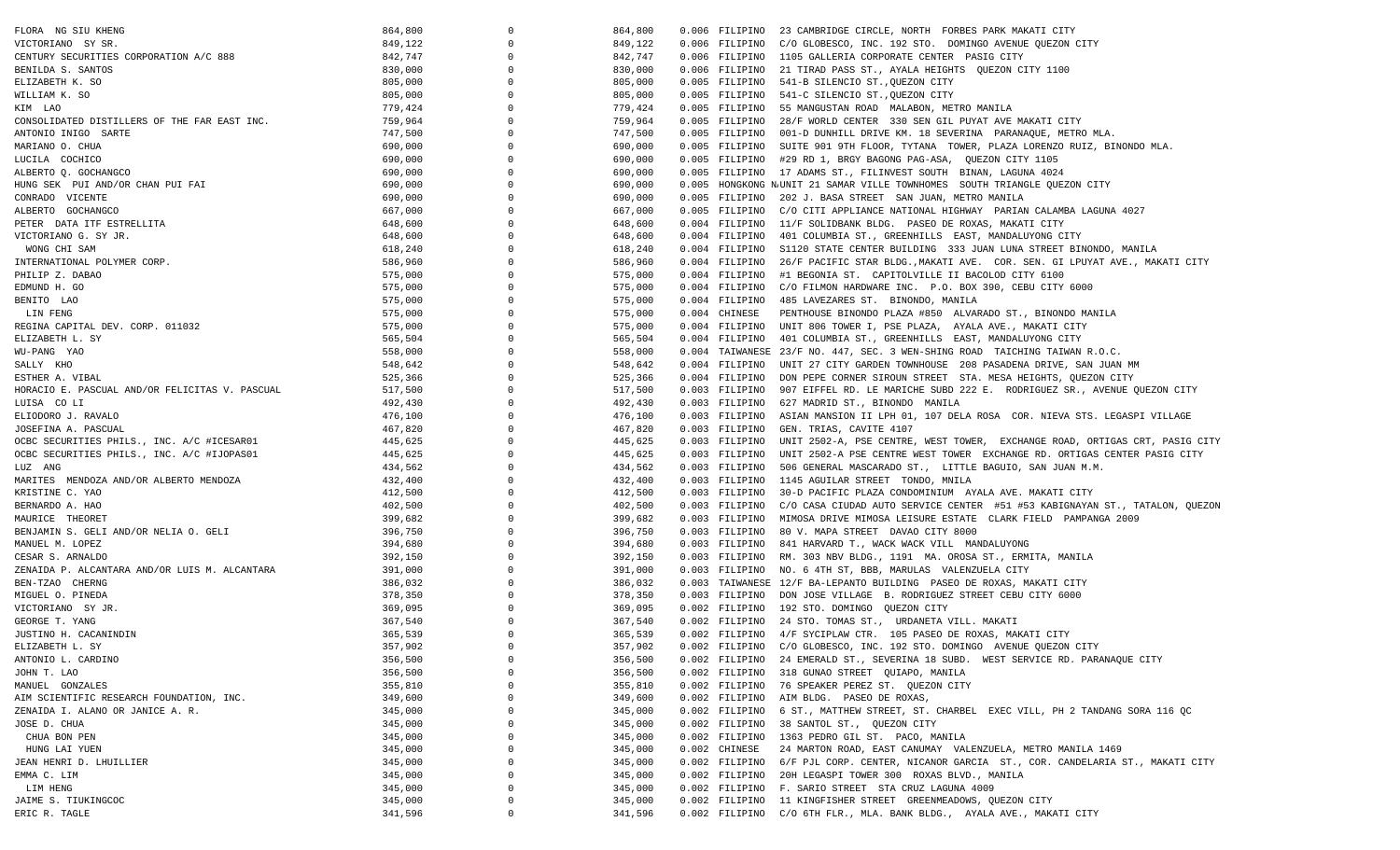| HARKINSHIN NANDWANI               | 334,420        | $^{\circ}$ | 334,420        | 0.002 FILIPINO   | #1-K TERESA APTS.<br>EDISON ST., MAKATI CITY                                    |
|-----------------------------------|----------------|------------|----------------|------------------|---------------------------------------------------------------------------------|
| JASPER KARL T. ONG                | 329,272        |            | 329,272        | 0.002 FILIPINO   | C/O SANTIAGO TACHAN, TACHAN AUTO PARTS M.J. CUENCO AVE CEBU CITY 6000           |
| GERARDO C. GARCIA                 | 324,301        |            | 324,301        | 0.002 FILIPINO   | C/O MEGAWORLD PORPERTIES &HOLDINGS INC 16/F SOLIDBANK BLDG PASEO DE ROXAS MAKAT |
| REY ASTERIO LIM TAMBIS            | 324,300        | $\Omega$   | 324,300        | $0.002$ FILIPINO | #5 STO. NINO VILLAGE BANILAD, CEBU CITY 6000                                    |
| SUZANNE S. LIM                    | 289,708        |            | 289,708        | 0.002 FILIPINO   | LINTON COMMERCIAL CO., INC. 628 TOMAS MAPUA, STA. CRUZ                          |
| HORACIO PASCUAL                   | 287,500        |            | 287,500        | 0.002 FILIPINO   | 907 EIFEL ST. LE MARICHE SUBD. 222 E. RODRIGUEZ SR., AVE QUEZON CITY            |
| ISETANN DEPARTMENT STORE INC.     | 274,574        |            | 274,574        | $0.002$ FILIPINO | #600 CARRIEDO ST., STA. CRUZ, MANILA                                            |
| PATRICK CUA                       | 272,412        |            | 272,412        | $0.002$ FILIPINO | 19-A JUAN STREET SAN JUAN, METRO MANILA                                         |
| TIM JAMES LUCAS MONASTERIO        | 260,820        |            | 260,820        | $0.002$ FILIPINO | SAN JOSE, CAMARINES SUR                                                         |
| GERARDO C. GARCIA                 | 259,439        |            | 259,439        | $0.002$ FILIPINO | 3266 SUPA ST. UPS 2 PARANAQUE MM                                                |
| CONCHITA YAP AND/OR JOSE YAP      | 255,116        |            | 255,116        | 0.002 FILIPINO   | CONCHING FOOD INDUSTRIES CASUNTINGAN, MANDAUE CEBU CITY 6014                    |
| LETINA L. GAW                     | 253,000        |            | 253,000        | $0.002$ FILIPINO | 31 WHITEFIELDS STREET WHITEPLAINS, OUEZON CITY                                  |
| JOSEPH LEE HO AND/OR RAMON LEE HO | 251,620        |            | 251,620        | 0.002 FILIPINO   | 19 PATERNO ST SAN PABLO CITY 4000                                               |
| GREGORIO MADERA                   | 251,620        |            | 251,620        | 0.002 FILIPINO   | CENTURY MARKETING JOSE CATOLICO ST GEN SANTOS CITY 9500                         |
| ZENAIDA M. MAROUEZ                | 251,440        |            | 251,440        | $0.002$ FILIPINO | 14TH FLR., SOLIDBANK BLDG. 777 PASEO DE ROXAS AVE., MAKATI CITY                 |
|                                   |                |            |                |                  |                                                                                 |
| GRAND TOTAL                       | 14,697,621,025 |            | 14,697,621,025 |                  |                                                                                 |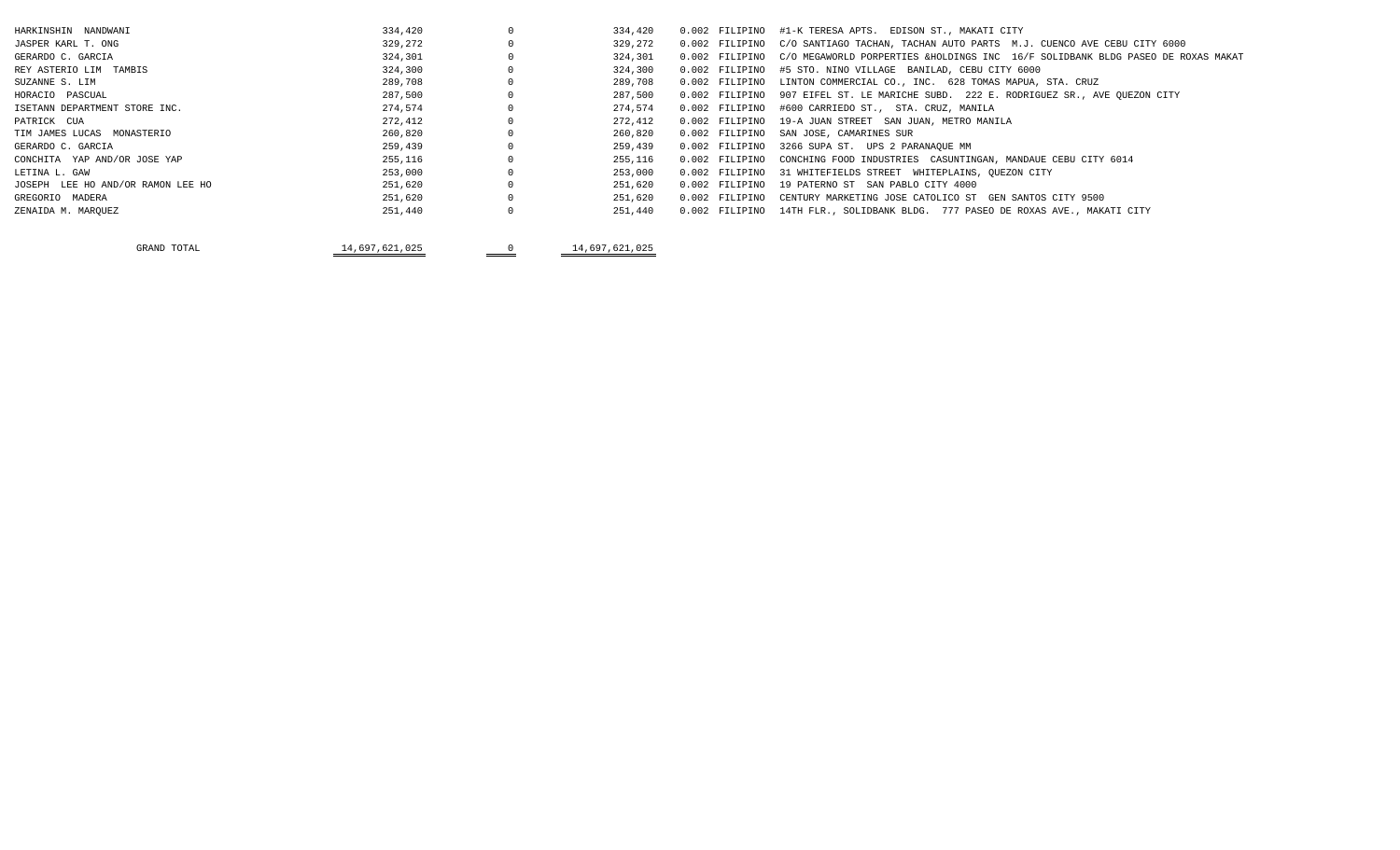**RBKPS104** 

Philippine Depository & Trust Corp.

 $TCSUSER9$ 

Philippine Depository & Trust Corp.

**E** PDTC

## **23 TOP 100 PDTC PARTICIPANTS**

**Business Date** 12/27/2013

| <b>Security ID: ELI000000000</b> |                    | <b>EMPIRE EAST</b><br><b>Security Name:</b>                   |                                           |            |
|----------------------------------|--------------------|---------------------------------------------------------------|-------------------------------------------|------------|
| <b>Transfer Agent:</b>           | EQBKTA00000        | <b>Transfer Agent Name:</b>                                   | BANCO DE ORO UNIBANK, INC. TRANSFER AGENT |            |
| S. No.                           | <b>BPID</b>        | <b>BPNAME</b>                                                 | <b>HOLDING</b>                            | %HOLDING   |
|                                  | HSBC1000000        | THE HONGKONG AND SHANGHAI BANKING CORP. LTD. - CLIENTS' ACCT. | 558, 378, 977.00                          | 22.9886101 |
| $\overline{2}$                   | 16700000000        | AURORA SECURITIES, INC.                                       | 210,807,855.00                            | 8.6790151  |
| 3                                | 38900000000        | KING'S POWER SECURITIES, INC.                                 | 189.828.334.00                            | 7.8152827  |
| 4                                | 26600000000        | VICSAL SECURITIES & STOCK BROKERAGE, INC.                     | 154,854,199.00                            | 6.3753883  |
| 5                                | 25300000000        | TOWER SECURITIES, INC.                                        | 124,361,981.00                            | 5.1200156  |
| 6                                | CITI1000000        | CITIBANK N.A.                                                 | 122,576,741.00                            | 5.0465168  |
| $\tau$                           | 26900000000        | WEALTH SECURITIES, INC.                                       | 80,841,631.00                             | 3.3282713  |
| 8                                | 10200000000        | ABACUS SECURITIES CORPORATION                                 | 57,344,800.00                             | 2.3609006  |
| 9                                | 20300000000        | COL Financial Group, Inc.                                     | 52,543,489.00                             | 2.1632293  |
| 10                               | <b>DEUB1000000</b> | DEUTSCHE BANK MANILA-CLIENTS A/C                              | 46,493,820.00                             | 1.9141629  |
| 11                               | 17400000000        | HDI SECURITIES, INC.                                          | 46,065,485.00                             | 1.8965282  |
| $\overline{12}$                  | 26700000000        | FIRST METRO SECURITIES BROKERAGE CORP.                        | 45,089,287.00                             | 1.8563379  |
| 13                               | 15400000000        | EVERGREEN STOCK BROKERAGE & SEC., INC.                        | 43,657,520.00                             | 1.7973916  |
| 14                               | 13300000000        | CITISECURITIES, INC.                                          | 41,464,151.00                             | 1.7070901  |
| $\overline{15}$                  | 22000000000        | MAYBANK ATR KIM ENG SECURITIES, INC.                          | 40,037,917.00                             | 1.6483716  |
| $\overline{16}$                  | 12600000000        | BPI SECURITIES CORPORATION                                    | 26,138,649.00                             | 1.0761351  |
| 17                               | 27900000000        | <b>BDO SECURITIES CORPORATION</b>                             | 25,344,789.00                             | 1.0434517  |
| 18                               | 23000000000        | <b>OUALITY INVESTMENTS &amp; SECURITIES CORPORATION</b>       | 24,458,192.00                             | 1.0069502  |
| 19                               | 11100000000        | ANSALDO, GODINEZ & CO., INC.                                  | 23,675,423.00                             | 0.9747234  |
| 20                               | 28600000000        | SOLAR SECURITIES, INC.                                        | 21.148.743.00                             | 0.8706993  |
| 21                               | 52800000000        | STAR ALLIANCE SECURITIES CORP.                                | 21,000,000.00                             | 0.8645755  |
| $\overline{22}$                  | 10300000000        | ACCORD CAPITAL EQUITIES CORPORATION                           | 20,826,913.00                             | 0.8574495  |
| $\overline{23}$                  | 11200000000        | AB CAPITAL SECURITIES, INC.                                   | 20,650,277.00                             | 0.8501774  |
| 24                               | 11500000000        | SB EQUITIES, INC.                                             | 17,379,474.00                             | 0.7155175  |
| $\overline{25}$                  | 10100000000        | A & A SECURITIES, INC.                                        | 17,284,416.00                             | 0.7116040  |
| 26                               | 12900000000        | SINCERE SECURITIES CORPORATION                                | 16,912,285.00                             | 0.6962832  |
| $\overline{27}$                  | 17000000000        | <b>GOLDSTAR SECURITIES, INC.</b>                              | 15,116,783.00                             | 0.6223620  |
| $\overline{28}$                  | 21800000000        | PAN ASIA SECURITIES CORP.                                     | 14.952.391.00                             | 0.6155939  |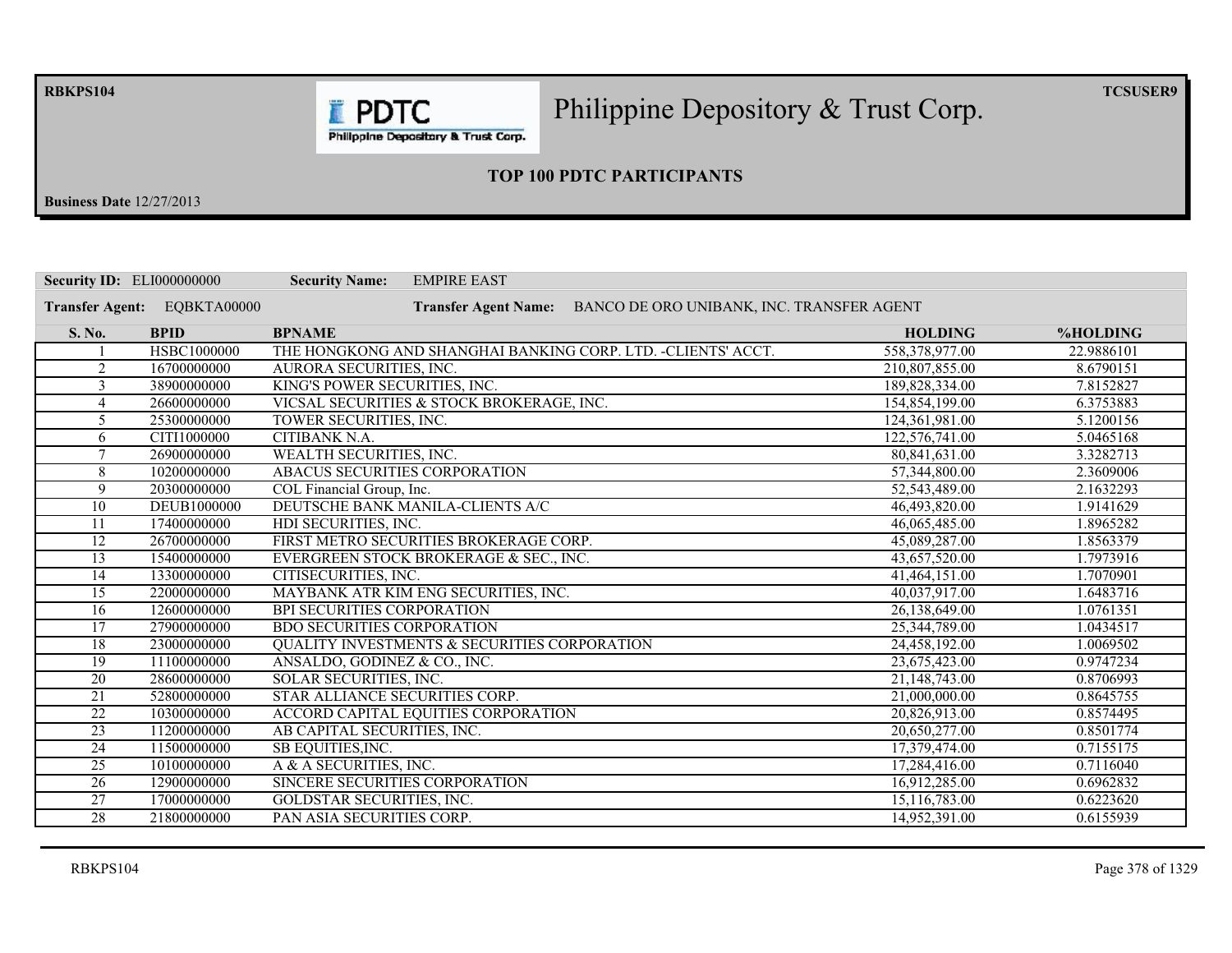| <b>Security ID: ELI000000000</b> |                             | <b>Security Name:</b><br><b>EMPIRE EAST</b>                    |                |                 |
|----------------------------------|-----------------------------|----------------------------------------------------------------|----------------|-----------------|
|                                  | Transfer Agent: EQBKTA00000 | Transfer Agent Name: BANCO DE ORO UNIBANK, INC. TRANSFER AGENT |                |                 |
| S. No.                           | <b>BPID</b>                 | <b>BPNAME</b>                                                  | <b>HOLDING</b> | <b>%HOLDING</b> |
| 29                               | 11000000000                 | ANGPING & ASSOCIATES SECURITIES, INC.                          | 14,411,005.00  | 0.5933049       |
| $\overline{30}$                  | 14700000000                 | E. CHUA CHIACO SECURITIES, INC.                                | 12,130,892.00  | 0.4994320       |
| $\overline{31}$                  | 22500000000                 | PREMIUM SECURITIES, INC.                                       | 11,665,431.00  | 0.4802689       |
| $\overline{32}$                  | 28200000000                 | PCCI SECURITIES BROKERS CORP.                                  | 10,411,883.00  | 0.4286600       |
| $\overline{33}$                  | 15000000000                 | EASTERN SECURITIES DEVELOPMENT CORPORATION                     | 10,402,045.00  | 0.4282549       |
| $\overline{34}$                  | 27500000000                 | YAO & ZIALCITA, INC.                                           | 9,617,519.00   | 0.3959558       |
| 35                               | 23800000000                 | R. S. LIM & CO., INC.                                          | 9,096,261.00   | 0.3744955       |
| $\overline{36}$                  | 27800000000                 | YU & COMPANY, INC.                                             | 8,876,976.00   | 0.3654674       |
| $\overline{37}$                  | 12400000000                 | B. H. CHUA SECURITIES CORPORATION                              | 8,590,699.00   | 0.3536813       |
| 38                               | 23300000000                 | R. COYIUTO SECURITIES, INC.                                    | 8,577,400.00   | 0.3531338       |
| 39                               | 12200000000                 | BELSON SECURITIES, INC.                                        | 8,260,350.00   | 0.3400808       |
| 40                               | 13600000000                 | TRITON SECURITIES CORP.                                        | 8,085,114.00   | 0.3328663       |
| $\overline{41}$                  | 14300000000                 | DAVID GO SECURITIES CORP.                                      | 7,943,436.00   | 0.3270334       |
| 42                               | DEUB2000007                 | DEUTSCHE BANK AG MANILA BRANCH A/C CLIENTS DEUB20              | 7,588,648.00   | 0.3124266       |
| 43                               | 20600000000                 | MERIDIAN SECURITIES, INC.                                      | 7,333,961.00   | 0.3019411       |
| 44                               | 14000000000                 | <b>IGC SECURITIES INC.</b>                                     | 7,279,738.00   | 0.2997087       |
| $\overline{45}$                  | 23500000000                 | REGINA CAPITAL DEVELOPMENT CORPORATION                         | 7,039,529.00   | 0.2898193       |
| 46                               | 23600000000                 | R. NUBLA SECURITIES, INC.                                      | 6,855,106.00   | 0.2822265       |
| 47                               | 18000000000                 | I. B. GIMENEZ SECURITIES, INC.                                 | 6,734,020.00   | 0.2772414       |
| 48                               | 24700000000                 | STANDARD SECURITIES CORPORATION                                | 6,278,478.00   | 0.2584866       |
| 49                               | 16900000000                 | JSG SECURITIES, INC.                                           | 6,167,936.00   | 0.2539356       |
| 50                               | 21900000000                 | PAPA SECURITIES CORPORATION                                    | 5,850,999.00   | 0.2408872       |
| $\overline{51}$                  | 24000000000                 | S.J. ROXAS & CO., INC.                                         | 5,704,779.00   | 0.2348673       |
| $\overline{52}$                  | 21500000000                 | OPTIMUM SECURITIES CORPORATION                                 | 5,458,408.00   | 0.2247241       |
| $\overline{53}$                  | 21700000000                 | RCBC SECURITIES, INC.                                          | 5,344,885.00   | 0.2200503       |
| 54                               | 24600000000                 | SUMMIT SECURITIES, INC.                                        | 5,314,456.00   | 0.2187976       |
| $\overline{55}$                  | 18200000000                 | IMPERIAL, DE GUZMAN, ABALOS & CO., INC.                        | 5,210,689.00   | 0.2145254       |
| 56                               | 26300000000                 | VENTURE SECURITIES, INC.                                       | 5,110,075.00   | 0.2103831       |
| $\overline{57}$                  | 19000000000                 | VALUE QUEST SECURITIES CORPORATION                             | 4,900,000.00   | 0.2017343       |
| $\overline{58}$                  | 28800000000                 | G.D. TAN & COMPANY, INC.                                       | 4,734,722.00   | 0.1949298       |
| 59                               | 28500000000                 | GOLDEN TOWER SECURITIES & HOLDINGS, INC.                       | 4,613,428.00   | 0.1899361       |
| 60                               | 27000000000                 | WESTLINK GLOBAL EQUITIES, INC.                                 | 4,603,234.00   | 0.1895164       |
| 61                               | 18100000000                 | <b>INVESTORS SECURITIES, INC.</b>                              | 4,577,577.00   | 0.1884601       |
| 62                               | 22400000000                 | PNB SECURITIES, INC.                                           | 4,344,012.00   | 0.1788441       |
| 63                               | 19200000000                 | STRATEGIC EQUITIES CORP.                                       | 4,222,048.00   | 0.1738228       |
| 64                               | 25900000000                 | UCPB SECURITIES, INC.                                          | 4,109,686.00   | 0.1691969       |
| 65                               | 19900000000                 | LUYS SECURITIES COMPANY, INC.                                  | 3,851,924.00   | 0.1585847       |
| 66                               | 16800000000                 | GLOBALINKS SECURITIES & STOCKS, INC.                           | 3,811,123.00   | 0.1569049       |
| 67                               | 11800000000                 | ASIASEC EQUITIES, INC.                                         | 3,810,460.00   | 0.1568776       |
| 68                               | 25100000000                 | TANSENGCO & CO., INC.                                          | 3,742,402.00   | 0.1540757       |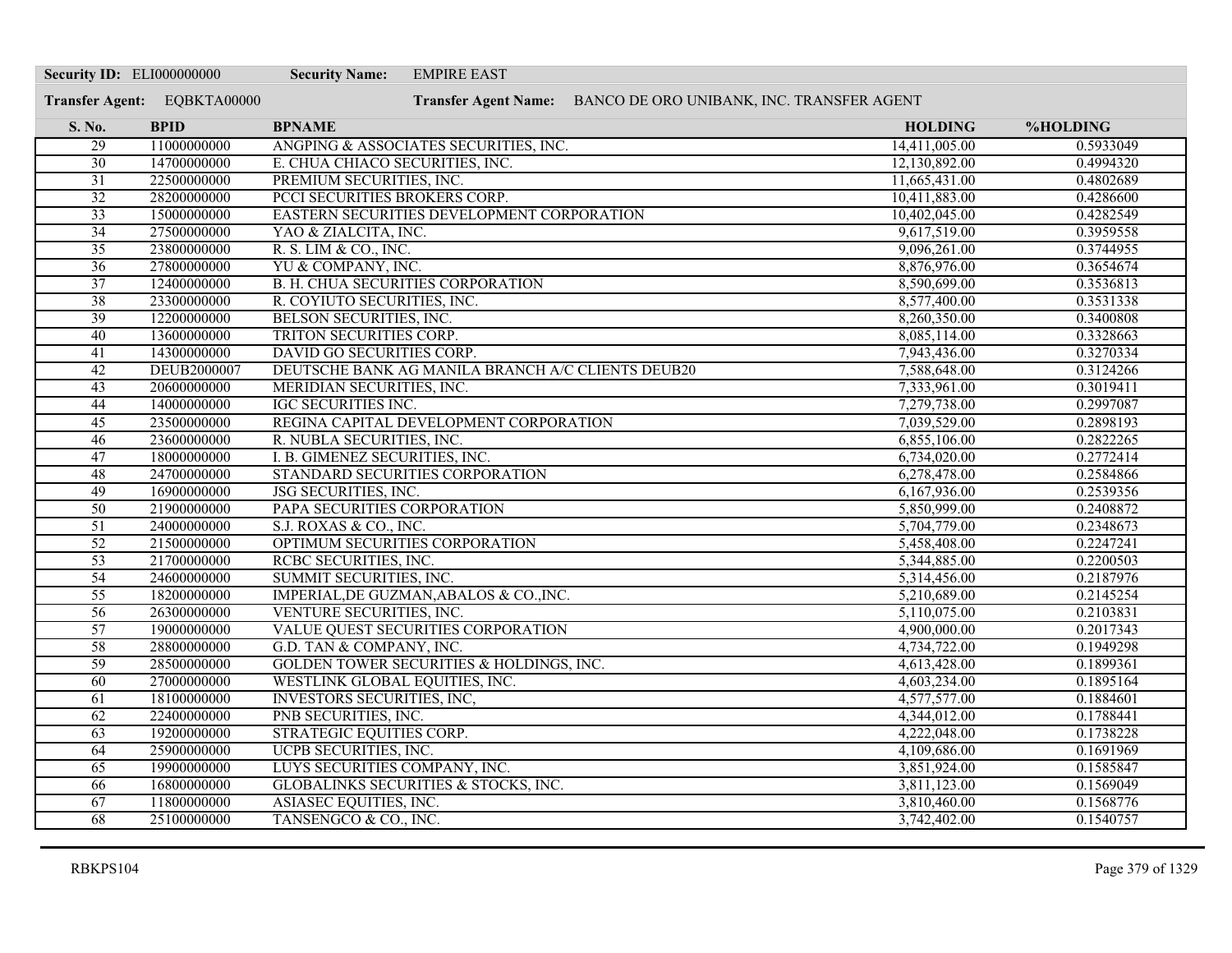| <b>Security ID: ELI000000000</b> |                             | <b>Security Name:</b><br><b>EMPIRE EAST</b>                    |                |                 |
|----------------------------------|-----------------------------|----------------------------------------------------------------|----------------|-----------------|
|                                  | Transfer Agent: EQBKTA00000 | Transfer Agent Name: BANCO DE ORO UNIBANK, INC. TRANSFER AGENT |                |                 |
| S. No.                           | <b>BPID</b>                 | <b>BPNAME</b>                                                  | <b>HOLDING</b> | <b>%HOLDING</b> |
| 69                               | 20800000000                 | MDR SECURITIES, INC.                                           | 3,653,279.00   | 0.1504065       |
| 70                               | 10900000000                 | <b>BA SECURITIES, INC.</b>                                     | 3,363,420.00   | 0.1384729       |
| 71                               | 22900000000                 | SALISBURY BKT SECURITIES CORPORATION                           | 3,148,059.00   | 0.1296064       |
| 72                               | 19800000000                 | LUCKY SECURITIES, INC.                                         | 2,950,179.00   | 0.1214596       |
| 73                               | 17200000000                 | <b>GUILD SECURITIES, INC.</b>                                  | 2,918,693.00   | 0.1201634       |
| $\overline{74}$                  | 20000000000                 | MANDARIN SECURITIES CORPORATION                                | 2,826,005.00   | 0.1163474       |
| 75                               | <b>DEUB2000000</b>          | DEUTSCHE BANK MANILA-CLIENTS A/C                               | 2,682,430.00   | 0.1104364       |
| 76                               | SCBK1000000                 | STANDARD CHARTERED BANK                                        | 2,668,920.00   | 0.1098801       |
| 77                               | 21300000000                 | NIEVES SECURITIES, INC.                                        | 2,379,729.00   | 0.0979741       |
| 78                               | 25700000000                 | TRI-STATE SECURITIES, INC.                                     | 2,325,903.00   | 0.0957580       |
| $\overline{79}$                  | 19300000000                 | LARRGO SECURITIES CO., INC.                                    | 2,276,500.00   | 0.0937241       |
| 80                               | 27200000000                 | BERNAD SECURITIES, INC.                                        | 2,262,976.00   | 0.0931673       |
| 81                               | 13000000000                 | CENTURY SECURITIES CORPORATION                                 | 2,098,750.00   | 0.0864061       |
| $\overline{82}$                  | 10600000000                 | ALPHA SECURITIES CORP.                                         | 2,046,915.00   | 0.0842720       |
| 83                               | 23900000000                 | RTG & COMPANY, INC.                                            | 1,998,035.00   | 0.0822596       |
| 84                               | 28300000000                 | <b>EAGLE EQUITIES, INC.</b>                                    | 1,987,760.00   | 0.0818366       |
| 85                               | 21100000000                 | NEW WORLD SECURITIES CO., INC.                                 | 1,901,264.00   | 0.0782755       |
| 86                               | 32800000000                 | <b>DW CAPITAL INC.</b>                                         | 1,895,432.00   | 0.0780354       |
| 87                               | 24300000000                 | FIDELITY SECURITIES, INC.                                      | 1,851,218.00   | 0.0762151       |
| 88                               | 25200000000                 | THE FIRST RESOURCES MANAGEMENT & SECURITIES CORP.              | 1,842,689.00   | 0.0758640       |
| 89                               | 17500000000                 | H. E. BENNETT SECURITIES, INC.                                 | 1,811,820.00   | 0.0745931       |
| 90                               | PABC1000000                 | AB CAPITAL & INVESTMENT CORP. - TRUST & INVESTMENT DIV.        | 1,608,521.00   | 0.0662232       |
| 91                               | 21000000000                 | MOUNT PEAK SECURITIES, INC.                                    | 1,570,670.00   | 0.0646649       |
| 92                               | 20500000000                 | MERCANTILE SECURITIES CORP.                                    | 1,545,493.00   | 0.0636284       |
| 93                               | 22800000000                 | PRYCE SECURITIES, INC.                                         | 1,407,523.00   | 0.0579481       |
| 94                               | 12500000000                 | <b>JAKA SECURITIES CORP.</b>                                   | 1,306,657.00   | 0.0537954       |
| $\overline{95}$                  | 14500000000                 | DIVERSIFIED SECURITIES, INC.                                   | 1,250,857.00   | 0.0514981       |
| 96                               | 20900000008                 | DEUTSCHE REGIS PARTNERS, INC.                                  | 1,150,000.00   | 0.0473458       |
| 97                               | 20400000000                 | DA MARKET SECURITIES, INC.                                     | 1,128,687.00   | 0.0464683       |
| 98                               | 34500000000                 | UNICAPITAL SECURITIES INC.                                     | 969,382.00     | 0.0399097       |
| 99                               | 18300000000                 | <b>INTRA-INVEST SECURITIES, INC.</b>                           | 898,873.00     | 0.0370068       |
| 100                              | 11600000000                 | ASIA PACIFIC CAPITAL EQUITIES & SECURITIES CORP.               | 879,166.00     | 0.0361955       |
| 101                              | 11900000000                 | ASTRA SECURITIES CORPORATION                                   | 810,737.00     | 0.0333783       |
| 102                              | 13100000000                 | PCIB SECURITIES, INC.                                          | 809,214.00     | 0.0333156       |
| 103                              | 10400000000                 | A. T. DE CASTRO SECURITIES CORP.                               | 788,569.00     | 0.0324656       |
| 104                              | 2200000FTXN                 | ATR KIMENG SEC. INC.                                           | 634,528.00     | 0.0261237       |
| 105                              | 32300000005                 | <b>CLSA PHILIPPINES, INC.</b>                                  | 575,000.00     | 0.0236729       |
| 106                              | 22300000000                 | PLATINUM SECURITIES, INC.                                      | 509,714.00     | 0.0209851       |
| 107                              | 16200000000                 | F. YAP SECURITIES, INC.                                        | 508,875.00     | 0.0209505       |
| 108                              | 14200000000                 | DBP-DAIWA CAPITAL MARKETS PHILPPINES, INC.                     | 506,169.00     | 0.0208391       |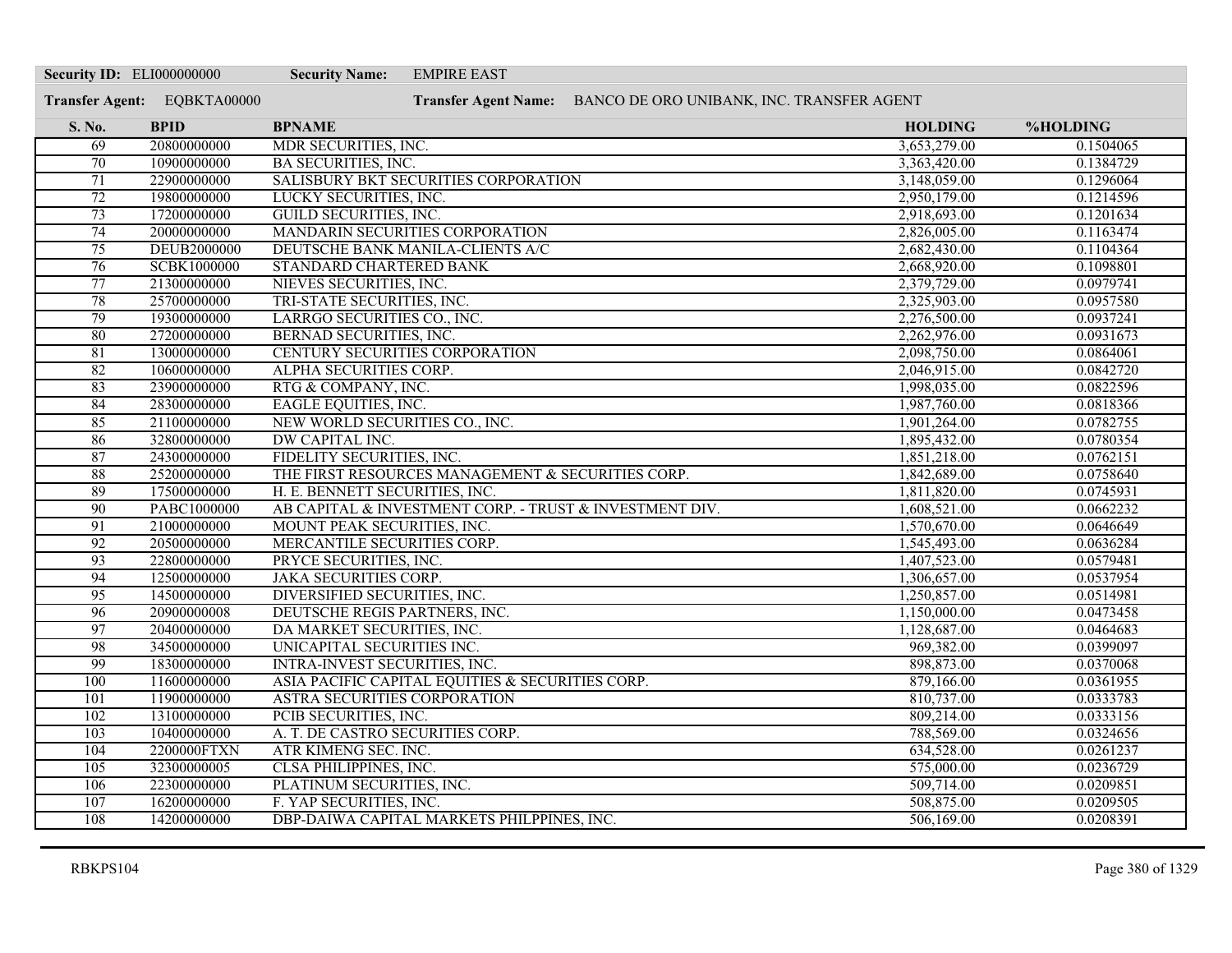| Transfer Agent: EQBKTA00000<br>Transfer Agent Name: BANCO DE ORO UNIBANK, INC. TRANSFER AGENT<br>S. No.<br><b>BPID</b><br><b>BPNAME</b><br><b>HOLDING</b><br>%HOLDING<br>$\overline{109}$<br>23000000001<br>Asia Insurance (Philippines) Corporation<br>498,088.00<br>0.0205064<br>I. ACKERMAN & CO., INC.<br>110<br>17900000000<br>485,783.00<br>0.0199998<br>34500000003<br>UNICAPITAL SECURITIES INC.<br>0.0173570<br>$\overline{111}$<br>421,590.00<br>18700000000<br>ASIAN CAPITAL EQUITIES, INC.<br>399,751.00<br>0.0164579<br>112<br>113<br>18800000000<br>J.M. BARCELON & CO., INC.<br>391,899.00<br>0.0161346<br>36800000000<br>SunSecurities, Inc.<br>372,936.00<br>0.0153539<br>114<br>PERLA COMPAÑA DE SEGUROS INC.<br>115<br>32300000003<br>318,240.00<br>0.0131020<br>116<br>16100000000<br>FRANCISCO ORTIGAS SECURITIES, INC.<br>277,954.00<br>0.0114434<br>117<br>19700000000<br>LOPEZ, LOCSIN, LEDESMA & CO., INC.<br>277,158.00<br>0.0114107<br>275,237.00<br>118<br>15900000000<br>FIRST INTEGRATED CAPITAL SECURITIES, INC.<br>0.0113316<br>119<br>0.0103154<br>12800000000<br>CAMPOS, LANUZA & COMPANY, INC.<br>250,555.00<br>SCTD1000000<br>0.0100049<br>120<br><b>MBTC - TRUST BANKING GROUP</b><br>243,013.00<br>121<br>12300000000<br>234,866.00<br>0.0096695<br>BENJAMIN CO CA & CO., INC.<br>$\overline{122}$<br>25600000000<br>0.0091152<br>TRENDLINE SECURITIES CORPORATION<br>221,402.00<br>23200000000<br>$\overline{123}$<br>ALAKOR SECURITIES CORPORATION<br>213,578.00<br>0.0087931<br>124<br>15700000000<br>FIRST ORIENT SECURITIES, INC.<br>197,220.00<br>0.0081196<br>125<br>10500000000<br>192,952.00<br>0.0079439<br>ALL ASIA SECURITIES MANAGEMENT CORP.<br>0.0075732<br>38800000000<br>ARMSTRONG SECURITIES, INC.<br>183,948.00<br>$\overline{126}$<br>127<br>15300000000<br>0.0068398<br>EQUITIWORLD SECURITIES, INC.<br>166,135.00<br>128<br>20900000000<br>DEUTSCHE REGIS PARTNERS, INC.<br>143,892.00<br>0.0059241<br>19400000000<br>LIPPO SECURITIES, INC.<br>0.0058093<br>129<br>141,105.00<br>130<br>27300000000<br>WONG SECURITIES CORPORATION<br>0.0057969<br>140,804.00<br>11300000000<br>131<br>SARANGANI SECURITIES, INC.<br>135,673.00<br>0.0055857<br>23100000000<br>R & L INVESTMENTS, INC.<br>131,457.00<br>0.0054121<br>132<br>133<br>15400000003<br>EVERGREEN STOCK BROKERAGE & SEC., INC.<br>115,000.00<br>0.0047346<br>134<br>14100000000<br>101,843.00<br>0.0041929<br><b>CUALOPING SECURITIES CORPORATION</b><br><b>PNBC2000000</b><br>0.0038274<br>135<br><b>PNB-TBG T-10820</b><br>92,966.00<br>EAST WEST CAPITAL CORPORATION<br>136<br>14900000000<br>86,007.00<br>0.0035409<br>137<br>25400000000<br>TRANS-ASIA SECURITIES, INC.<br>76,797.00<br>0.0031618<br>23700000000<br>AAA SOUTHEAST EQUITIES, INCORPORATED<br>138<br>76,653.00<br>0.0031558<br>139<br>26100000004<br>E.SECURITIES, INC. ITF VARIOUS CLIENTS<br>59,915.00<br>0.0024667<br>140<br>20200000000<br>0.0016900<br><b>MARINO OLONDRIZ Y CIA</b><br>41,050.00<br>141<br><b>UCPB1000000</b><br>UNITED COCONUT PLANTERS BANK-TRUST BANKING<br>38,483.00<br>0.0015844<br>142<br>24000000002<br>S.J. ROXAS & CO., INC.<br>37,094.00<br>0.0015272<br>143<br>10000000000<br><b>UPCC SECURITIES CORP.</b><br>34,216.00<br>0.0014087<br>144<br>23700000002<br>FORTUNE GENERAL INSURANCE CORPORATION<br>33,239.00<br>0.0013685<br>23700000003<br>33,239.00<br>$\overline{145}$<br>FORTUNE LIFE INSURANCE CO., INC.<br>0.0013685<br>146<br>12000000000<br>ATC SECURITIES, INC.<br>27,235.00<br>0.0011213<br>RCBC1000051<br>RCBC TRUST & INVESTMENTS DIVISION<br>147<br>18,311.00<br>0.0007539<br><b>RCBC1000000</b><br>148<br>RCBC TRUST & INVESTMENT DIVISION<br>15,174.00<br>0.0006247 | <b>Security ID: ELI000000000</b> | <b>Security Name:</b> | <b>EMPIRE EAST</b> |  |
|------------------------------------------------------------------------------------------------------------------------------------------------------------------------------------------------------------------------------------------------------------------------------------------------------------------------------------------------------------------------------------------------------------------------------------------------------------------------------------------------------------------------------------------------------------------------------------------------------------------------------------------------------------------------------------------------------------------------------------------------------------------------------------------------------------------------------------------------------------------------------------------------------------------------------------------------------------------------------------------------------------------------------------------------------------------------------------------------------------------------------------------------------------------------------------------------------------------------------------------------------------------------------------------------------------------------------------------------------------------------------------------------------------------------------------------------------------------------------------------------------------------------------------------------------------------------------------------------------------------------------------------------------------------------------------------------------------------------------------------------------------------------------------------------------------------------------------------------------------------------------------------------------------------------------------------------------------------------------------------------------------------------------------------------------------------------------------------------------------------------------------------------------------------------------------------------------------------------------------------------------------------------------------------------------------------------------------------------------------------------------------------------------------------------------------------------------------------------------------------------------------------------------------------------------------------------------------------------------------------------------------------------------------------------------------------------------------------------------------------------------------------------------------------------------------------------------------------------------------------------------------------------------------------------------------------------------------------------------------------------------------------------------------------------------------------------------------------------------------------------------------------------------------------------------------------------------------------------------------------------------------------------------------------------------------------------------------------------------------------------------------------------------------------------------------------------------------------------------------------------------------------------------------------------------------------------------------------------------------------------------------------------------------------------------------------------------------------|----------------------------------|-----------------------|--------------------|--|
|                                                                                                                                                                                                                                                                                                                                                                                                                                                                                                                                                                                                                                                                                                                                                                                                                                                                                                                                                                                                                                                                                                                                                                                                                                                                                                                                                                                                                                                                                                                                                                                                                                                                                                                                                                                                                                                                                                                                                                                                                                                                                                                                                                                                                                                                                                                                                                                                                                                                                                                                                                                                                                                                                                                                                                                                                                                                                                                                                                                                                                                                                                                                                                                                                                                                                                                                                                                                                                                                                                                                                                                                                                                                                                                  |                                  |                       |                    |  |
|                                                                                                                                                                                                                                                                                                                                                                                                                                                                                                                                                                                                                                                                                                                                                                                                                                                                                                                                                                                                                                                                                                                                                                                                                                                                                                                                                                                                                                                                                                                                                                                                                                                                                                                                                                                                                                                                                                                                                                                                                                                                                                                                                                                                                                                                                                                                                                                                                                                                                                                                                                                                                                                                                                                                                                                                                                                                                                                                                                                                                                                                                                                                                                                                                                                                                                                                                                                                                                                                                                                                                                                                                                                                                                                  |                                  |                       |                    |  |
|                                                                                                                                                                                                                                                                                                                                                                                                                                                                                                                                                                                                                                                                                                                                                                                                                                                                                                                                                                                                                                                                                                                                                                                                                                                                                                                                                                                                                                                                                                                                                                                                                                                                                                                                                                                                                                                                                                                                                                                                                                                                                                                                                                                                                                                                                                                                                                                                                                                                                                                                                                                                                                                                                                                                                                                                                                                                                                                                                                                                                                                                                                                                                                                                                                                                                                                                                                                                                                                                                                                                                                                                                                                                                                                  |                                  |                       |                    |  |
|                                                                                                                                                                                                                                                                                                                                                                                                                                                                                                                                                                                                                                                                                                                                                                                                                                                                                                                                                                                                                                                                                                                                                                                                                                                                                                                                                                                                                                                                                                                                                                                                                                                                                                                                                                                                                                                                                                                                                                                                                                                                                                                                                                                                                                                                                                                                                                                                                                                                                                                                                                                                                                                                                                                                                                                                                                                                                                                                                                                                                                                                                                                                                                                                                                                                                                                                                                                                                                                                                                                                                                                                                                                                                                                  |                                  |                       |                    |  |
|                                                                                                                                                                                                                                                                                                                                                                                                                                                                                                                                                                                                                                                                                                                                                                                                                                                                                                                                                                                                                                                                                                                                                                                                                                                                                                                                                                                                                                                                                                                                                                                                                                                                                                                                                                                                                                                                                                                                                                                                                                                                                                                                                                                                                                                                                                                                                                                                                                                                                                                                                                                                                                                                                                                                                                                                                                                                                                                                                                                                                                                                                                                                                                                                                                                                                                                                                                                                                                                                                                                                                                                                                                                                                                                  |                                  |                       |                    |  |
|                                                                                                                                                                                                                                                                                                                                                                                                                                                                                                                                                                                                                                                                                                                                                                                                                                                                                                                                                                                                                                                                                                                                                                                                                                                                                                                                                                                                                                                                                                                                                                                                                                                                                                                                                                                                                                                                                                                                                                                                                                                                                                                                                                                                                                                                                                                                                                                                                                                                                                                                                                                                                                                                                                                                                                                                                                                                                                                                                                                                                                                                                                                                                                                                                                                                                                                                                                                                                                                                                                                                                                                                                                                                                                                  |                                  |                       |                    |  |
|                                                                                                                                                                                                                                                                                                                                                                                                                                                                                                                                                                                                                                                                                                                                                                                                                                                                                                                                                                                                                                                                                                                                                                                                                                                                                                                                                                                                                                                                                                                                                                                                                                                                                                                                                                                                                                                                                                                                                                                                                                                                                                                                                                                                                                                                                                                                                                                                                                                                                                                                                                                                                                                                                                                                                                                                                                                                                                                                                                                                                                                                                                                                                                                                                                                                                                                                                                                                                                                                                                                                                                                                                                                                                                                  |                                  |                       |                    |  |
|                                                                                                                                                                                                                                                                                                                                                                                                                                                                                                                                                                                                                                                                                                                                                                                                                                                                                                                                                                                                                                                                                                                                                                                                                                                                                                                                                                                                                                                                                                                                                                                                                                                                                                                                                                                                                                                                                                                                                                                                                                                                                                                                                                                                                                                                                                                                                                                                                                                                                                                                                                                                                                                                                                                                                                                                                                                                                                                                                                                                                                                                                                                                                                                                                                                                                                                                                                                                                                                                                                                                                                                                                                                                                                                  |                                  |                       |                    |  |
|                                                                                                                                                                                                                                                                                                                                                                                                                                                                                                                                                                                                                                                                                                                                                                                                                                                                                                                                                                                                                                                                                                                                                                                                                                                                                                                                                                                                                                                                                                                                                                                                                                                                                                                                                                                                                                                                                                                                                                                                                                                                                                                                                                                                                                                                                                                                                                                                                                                                                                                                                                                                                                                                                                                                                                                                                                                                                                                                                                                                                                                                                                                                                                                                                                                                                                                                                                                                                                                                                                                                                                                                                                                                                                                  |                                  |                       |                    |  |
|                                                                                                                                                                                                                                                                                                                                                                                                                                                                                                                                                                                                                                                                                                                                                                                                                                                                                                                                                                                                                                                                                                                                                                                                                                                                                                                                                                                                                                                                                                                                                                                                                                                                                                                                                                                                                                                                                                                                                                                                                                                                                                                                                                                                                                                                                                                                                                                                                                                                                                                                                                                                                                                                                                                                                                                                                                                                                                                                                                                                                                                                                                                                                                                                                                                                                                                                                                                                                                                                                                                                                                                                                                                                                                                  |                                  |                       |                    |  |
|                                                                                                                                                                                                                                                                                                                                                                                                                                                                                                                                                                                                                                                                                                                                                                                                                                                                                                                                                                                                                                                                                                                                                                                                                                                                                                                                                                                                                                                                                                                                                                                                                                                                                                                                                                                                                                                                                                                                                                                                                                                                                                                                                                                                                                                                                                                                                                                                                                                                                                                                                                                                                                                                                                                                                                                                                                                                                                                                                                                                                                                                                                                                                                                                                                                                                                                                                                                                                                                                                                                                                                                                                                                                                                                  |                                  |                       |                    |  |
|                                                                                                                                                                                                                                                                                                                                                                                                                                                                                                                                                                                                                                                                                                                                                                                                                                                                                                                                                                                                                                                                                                                                                                                                                                                                                                                                                                                                                                                                                                                                                                                                                                                                                                                                                                                                                                                                                                                                                                                                                                                                                                                                                                                                                                                                                                                                                                                                                                                                                                                                                                                                                                                                                                                                                                                                                                                                                                                                                                                                                                                                                                                                                                                                                                                                                                                                                                                                                                                                                                                                                                                                                                                                                                                  |                                  |                       |                    |  |
|                                                                                                                                                                                                                                                                                                                                                                                                                                                                                                                                                                                                                                                                                                                                                                                                                                                                                                                                                                                                                                                                                                                                                                                                                                                                                                                                                                                                                                                                                                                                                                                                                                                                                                                                                                                                                                                                                                                                                                                                                                                                                                                                                                                                                                                                                                                                                                                                                                                                                                                                                                                                                                                                                                                                                                                                                                                                                                                                                                                                                                                                                                                                                                                                                                                                                                                                                                                                                                                                                                                                                                                                                                                                                                                  |                                  |                       |                    |  |
|                                                                                                                                                                                                                                                                                                                                                                                                                                                                                                                                                                                                                                                                                                                                                                                                                                                                                                                                                                                                                                                                                                                                                                                                                                                                                                                                                                                                                                                                                                                                                                                                                                                                                                                                                                                                                                                                                                                                                                                                                                                                                                                                                                                                                                                                                                                                                                                                                                                                                                                                                                                                                                                                                                                                                                                                                                                                                                                                                                                                                                                                                                                                                                                                                                                                                                                                                                                                                                                                                                                                                                                                                                                                                                                  |                                  |                       |                    |  |
|                                                                                                                                                                                                                                                                                                                                                                                                                                                                                                                                                                                                                                                                                                                                                                                                                                                                                                                                                                                                                                                                                                                                                                                                                                                                                                                                                                                                                                                                                                                                                                                                                                                                                                                                                                                                                                                                                                                                                                                                                                                                                                                                                                                                                                                                                                                                                                                                                                                                                                                                                                                                                                                                                                                                                                                                                                                                                                                                                                                                                                                                                                                                                                                                                                                                                                                                                                                                                                                                                                                                                                                                                                                                                                                  |                                  |                       |                    |  |
|                                                                                                                                                                                                                                                                                                                                                                                                                                                                                                                                                                                                                                                                                                                                                                                                                                                                                                                                                                                                                                                                                                                                                                                                                                                                                                                                                                                                                                                                                                                                                                                                                                                                                                                                                                                                                                                                                                                                                                                                                                                                                                                                                                                                                                                                                                                                                                                                                                                                                                                                                                                                                                                                                                                                                                                                                                                                                                                                                                                                                                                                                                                                                                                                                                                                                                                                                                                                                                                                                                                                                                                                                                                                                                                  |                                  |                       |                    |  |
|                                                                                                                                                                                                                                                                                                                                                                                                                                                                                                                                                                                                                                                                                                                                                                                                                                                                                                                                                                                                                                                                                                                                                                                                                                                                                                                                                                                                                                                                                                                                                                                                                                                                                                                                                                                                                                                                                                                                                                                                                                                                                                                                                                                                                                                                                                                                                                                                                                                                                                                                                                                                                                                                                                                                                                                                                                                                                                                                                                                                                                                                                                                                                                                                                                                                                                                                                                                                                                                                                                                                                                                                                                                                                                                  |                                  |                       |                    |  |
|                                                                                                                                                                                                                                                                                                                                                                                                                                                                                                                                                                                                                                                                                                                                                                                                                                                                                                                                                                                                                                                                                                                                                                                                                                                                                                                                                                                                                                                                                                                                                                                                                                                                                                                                                                                                                                                                                                                                                                                                                                                                                                                                                                                                                                                                                                                                                                                                                                                                                                                                                                                                                                                                                                                                                                                                                                                                                                                                                                                                                                                                                                                                                                                                                                                                                                                                                                                                                                                                                                                                                                                                                                                                                                                  |                                  |                       |                    |  |
|                                                                                                                                                                                                                                                                                                                                                                                                                                                                                                                                                                                                                                                                                                                                                                                                                                                                                                                                                                                                                                                                                                                                                                                                                                                                                                                                                                                                                                                                                                                                                                                                                                                                                                                                                                                                                                                                                                                                                                                                                                                                                                                                                                                                                                                                                                                                                                                                                                                                                                                                                                                                                                                                                                                                                                                                                                                                                                                                                                                                                                                                                                                                                                                                                                                                                                                                                                                                                                                                                                                                                                                                                                                                                                                  |                                  |                       |                    |  |
|                                                                                                                                                                                                                                                                                                                                                                                                                                                                                                                                                                                                                                                                                                                                                                                                                                                                                                                                                                                                                                                                                                                                                                                                                                                                                                                                                                                                                                                                                                                                                                                                                                                                                                                                                                                                                                                                                                                                                                                                                                                                                                                                                                                                                                                                                                                                                                                                                                                                                                                                                                                                                                                                                                                                                                                                                                                                                                                                                                                                                                                                                                                                                                                                                                                                                                                                                                                                                                                                                                                                                                                                                                                                                                                  |                                  |                       |                    |  |
|                                                                                                                                                                                                                                                                                                                                                                                                                                                                                                                                                                                                                                                                                                                                                                                                                                                                                                                                                                                                                                                                                                                                                                                                                                                                                                                                                                                                                                                                                                                                                                                                                                                                                                                                                                                                                                                                                                                                                                                                                                                                                                                                                                                                                                                                                                                                                                                                                                                                                                                                                                                                                                                                                                                                                                                                                                                                                                                                                                                                                                                                                                                                                                                                                                                                                                                                                                                                                                                                                                                                                                                                                                                                                                                  |                                  |                       |                    |  |
|                                                                                                                                                                                                                                                                                                                                                                                                                                                                                                                                                                                                                                                                                                                                                                                                                                                                                                                                                                                                                                                                                                                                                                                                                                                                                                                                                                                                                                                                                                                                                                                                                                                                                                                                                                                                                                                                                                                                                                                                                                                                                                                                                                                                                                                                                                                                                                                                                                                                                                                                                                                                                                                                                                                                                                                                                                                                                                                                                                                                                                                                                                                                                                                                                                                                                                                                                                                                                                                                                                                                                                                                                                                                                                                  |                                  |                       |                    |  |
|                                                                                                                                                                                                                                                                                                                                                                                                                                                                                                                                                                                                                                                                                                                                                                                                                                                                                                                                                                                                                                                                                                                                                                                                                                                                                                                                                                                                                                                                                                                                                                                                                                                                                                                                                                                                                                                                                                                                                                                                                                                                                                                                                                                                                                                                                                                                                                                                                                                                                                                                                                                                                                                                                                                                                                                                                                                                                                                                                                                                                                                                                                                                                                                                                                                                                                                                                                                                                                                                                                                                                                                                                                                                                                                  |                                  |                       |                    |  |
|                                                                                                                                                                                                                                                                                                                                                                                                                                                                                                                                                                                                                                                                                                                                                                                                                                                                                                                                                                                                                                                                                                                                                                                                                                                                                                                                                                                                                                                                                                                                                                                                                                                                                                                                                                                                                                                                                                                                                                                                                                                                                                                                                                                                                                                                                                                                                                                                                                                                                                                                                                                                                                                                                                                                                                                                                                                                                                                                                                                                                                                                                                                                                                                                                                                                                                                                                                                                                                                                                                                                                                                                                                                                                                                  |                                  |                       |                    |  |
|                                                                                                                                                                                                                                                                                                                                                                                                                                                                                                                                                                                                                                                                                                                                                                                                                                                                                                                                                                                                                                                                                                                                                                                                                                                                                                                                                                                                                                                                                                                                                                                                                                                                                                                                                                                                                                                                                                                                                                                                                                                                                                                                                                                                                                                                                                                                                                                                                                                                                                                                                                                                                                                                                                                                                                                                                                                                                                                                                                                                                                                                                                                                                                                                                                                                                                                                                                                                                                                                                                                                                                                                                                                                                                                  |                                  |                       |                    |  |
|                                                                                                                                                                                                                                                                                                                                                                                                                                                                                                                                                                                                                                                                                                                                                                                                                                                                                                                                                                                                                                                                                                                                                                                                                                                                                                                                                                                                                                                                                                                                                                                                                                                                                                                                                                                                                                                                                                                                                                                                                                                                                                                                                                                                                                                                                                                                                                                                                                                                                                                                                                                                                                                                                                                                                                                                                                                                                                                                                                                                                                                                                                                                                                                                                                                                                                                                                                                                                                                                                                                                                                                                                                                                                                                  |                                  |                       |                    |  |
|                                                                                                                                                                                                                                                                                                                                                                                                                                                                                                                                                                                                                                                                                                                                                                                                                                                                                                                                                                                                                                                                                                                                                                                                                                                                                                                                                                                                                                                                                                                                                                                                                                                                                                                                                                                                                                                                                                                                                                                                                                                                                                                                                                                                                                                                                                                                                                                                                                                                                                                                                                                                                                                                                                                                                                                                                                                                                                                                                                                                                                                                                                                                                                                                                                                                                                                                                                                                                                                                                                                                                                                                                                                                                                                  |                                  |                       |                    |  |
|                                                                                                                                                                                                                                                                                                                                                                                                                                                                                                                                                                                                                                                                                                                                                                                                                                                                                                                                                                                                                                                                                                                                                                                                                                                                                                                                                                                                                                                                                                                                                                                                                                                                                                                                                                                                                                                                                                                                                                                                                                                                                                                                                                                                                                                                                                                                                                                                                                                                                                                                                                                                                                                                                                                                                                                                                                                                                                                                                                                                                                                                                                                                                                                                                                                                                                                                                                                                                                                                                                                                                                                                                                                                                                                  |                                  |                       |                    |  |
|                                                                                                                                                                                                                                                                                                                                                                                                                                                                                                                                                                                                                                                                                                                                                                                                                                                                                                                                                                                                                                                                                                                                                                                                                                                                                                                                                                                                                                                                                                                                                                                                                                                                                                                                                                                                                                                                                                                                                                                                                                                                                                                                                                                                                                                                                                                                                                                                                                                                                                                                                                                                                                                                                                                                                                                                                                                                                                                                                                                                                                                                                                                                                                                                                                                                                                                                                                                                                                                                                                                                                                                                                                                                                                                  |                                  |                       |                    |  |
|                                                                                                                                                                                                                                                                                                                                                                                                                                                                                                                                                                                                                                                                                                                                                                                                                                                                                                                                                                                                                                                                                                                                                                                                                                                                                                                                                                                                                                                                                                                                                                                                                                                                                                                                                                                                                                                                                                                                                                                                                                                                                                                                                                                                                                                                                                                                                                                                                                                                                                                                                                                                                                                                                                                                                                                                                                                                                                                                                                                                                                                                                                                                                                                                                                                                                                                                                                                                                                                                                                                                                                                                                                                                                                                  |                                  |                       |                    |  |
|                                                                                                                                                                                                                                                                                                                                                                                                                                                                                                                                                                                                                                                                                                                                                                                                                                                                                                                                                                                                                                                                                                                                                                                                                                                                                                                                                                                                                                                                                                                                                                                                                                                                                                                                                                                                                                                                                                                                                                                                                                                                                                                                                                                                                                                                                                                                                                                                                                                                                                                                                                                                                                                                                                                                                                                                                                                                                                                                                                                                                                                                                                                                                                                                                                                                                                                                                                                                                                                                                                                                                                                                                                                                                                                  |                                  |                       |                    |  |
|                                                                                                                                                                                                                                                                                                                                                                                                                                                                                                                                                                                                                                                                                                                                                                                                                                                                                                                                                                                                                                                                                                                                                                                                                                                                                                                                                                                                                                                                                                                                                                                                                                                                                                                                                                                                                                                                                                                                                                                                                                                                                                                                                                                                                                                                                                                                                                                                                                                                                                                                                                                                                                                                                                                                                                                                                                                                                                                                                                                                                                                                                                                                                                                                                                                                                                                                                                                                                                                                                                                                                                                                                                                                                                                  |                                  |                       |                    |  |
|                                                                                                                                                                                                                                                                                                                                                                                                                                                                                                                                                                                                                                                                                                                                                                                                                                                                                                                                                                                                                                                                                                                                                                                                                                                                                                                                                                                                                                                                                                                                                                                                                                                                                                                                                                                                                                                                                                                                                                                                                                                                                                                                                                                                                                                                                                                                                                                                                                                                                                                                                                                                                                                                                                                                                                                                                                                                                                                                                                                                                                                                                                                                                                                                                                                                                                                                                                                                                                                                                                                                                                                                                                                                                                                  |                                  |                       |                    |  |
|                                                                                                                                                                                                                                                                                                                                                                                                                                                                                                                                                                                                                                                                                                                                                                                                                                                                                                                                                                                                                                                                                                                                                                                                                                                                                                                                                                                                                                                                                                                                                                                                                                                                                                                                                                                                                                                                                                                                                                                                                                                                                                                                                                                                                                                                                                                                                                                                                                                                                                                                                                                                                                                                                                                                                                                                                                                                                                                                                                                                                                                                                                                                                                                                                                                                                                                                                                                                                                                                                                                                                                                                                                                                                                                  |                                  |                       |                    |  |
|                                                                                                                                                                                                                                                                                                                                                                                                                                                                                                                                                                                                                                                                                                                                                                                                                                                                                                                                                                                                                                                                                                                                                                                                                                                                                                                                                                                                                                                                                                                                                                                                                                                                                                                                                                                                                                                                                                                                                                                                                                                                                                                                                                                                                                                                                                                                                                                                                                                                                                                                                                                                                                                                                                                                                                                                                                                                                                                                                                                                                                                                                                                                                                                                                                                                                                                                                                                                                                                                                                                                                                                                                                                                                                                  |                                  |                       |                    |  |
|                                                                                                                                                                                                                                                                                                                                                                                                                                                                                                                                                                                                                                                                                                                                                                                                                                                                                                                                                                                                                                                                                                                                                                                                                                                                                                                                                                                                                                                                                                                                                                                                                                                                                                                                                                                                                                                                                                                                                                                                                                                                                                                                                                                                                                                                                                                                                                                                                                                                                                                                                                                                                                                                                                                                                                                                                                                                                                                                                                                                                                                                                                                                                                                                                                                                                                                                                                                                                                                                                                                                                                                                                                                                                                                  |                                  |                       |                    |  |
|                                                                                                                                                                                                                                                                                                                                                                                                                                                                                                                                                                                                                                                                                                                                                                                                                                                                                                                                                                                                                                                                                                                                                                                                                                                                                                                                                                                                                                                                                                                                                                                                                                                                                                                                                                                                                                                                                                                                                                                                                                                                                                                                                                                                                                                                                                                                                                                                                                                                                                                                                                                                                                                                                                                                                                                                                                                                                                                                                                                                                                                                                                                                                                                                                                                                                                                                                                                                                                                                                                                                                                                                                                                                                                                  |                                  |                       |                    |  |
|                                                                                                                                                                                                                                                                                                                                                                                                                                                                                                                                                                                                                                                                                                                                                                                                                                                                                                                                                                                                                                                                                                                                                                                                                                                                                                                                                                                                                                                                                                                                                                                                                                                                                                                                                                                                                                                                                                                                                                                                                                                                                                                                                                                                                                                                                                                                                                                                                                                                                                                                                                                                                                                                                                                                                                                                                                                                                                                                                                                                                                                                                                                                                                                                                                                                                                                                                                                                                                                                                                                                                                                                                                                                                                                  |                                  |                       |                    |  |
|                                                                                                                                                                                                                                                                                                                                                                                                                                                                                                                                                                                                                                                                                                                                                                                                                                                                                                                                                                                                                                                                                                                                                                                                                                                                                                                                                                                                                                                                                                                                                                                                                                                                                                                                                                                                                                                                                                                                                                                                                                                                                                                                                                                                                                                                                                                                                                                                                                                                                                                                                                                                                                                                                                                                                                                                                                                                                                                                                                                                                                                                                                                                                                                                                                                                                                                                                                                                                                                                                                                                                                                                                                                                                                                  |                                  |                       |                    |  |
|                                                                                                                                                                                                                                                                                                                                                                                                                                                                                                                                                                                                                                                                                                                                                                                                                                                                                                                                                                                                                                                                                                                                                                                                                                                                                                                                                                                                                                                                                                                                                                                                                                                                                                                                                                                                                                                                                                                                                                                                                                                                                                                                                                                                                                                                                                                                                                                                                                                                                                                                                                                                                                                                                                                                                                                                                                                                                                                                                                                                                                                                                                                                                                                                                                                                                                                                                                                                                                                                                                                                                                                                                                                                                                                  |                                  |                       |                    |  |
|                                                                                                                                                                                                                                                                                                                                                                                                                                                                                                                                                                                                                                                                                                                                                                                                                                                                                                                                                                                                                                                                                                                                                                                                                                                                                                                                                                                                                                                                                                                                                                                                                                                                                                                                                                                                                                                                                                                                                                                                                                                                                                                                                                                                                                                                                                                                                                                                                                                                                                                                                                                                                                                                                                                                                                                                                                                                                                                                                                                                                                                                                                                                                                                                                                                                                                                                                                                                                                                                                                                                                                                                                                                                                                                  |                                  |                       |                    |  |
|                                                                                                                                                                                                                                                                                                                                                                                                                                                                                                                                                                                                                                                                                                                                                                                                                                                                                                                                                                                                                                                                                                                                                                                                                                                                                                                                                                                                                                                                                                                                                                                                                                                                                                                                                                                                                                                                                                                                                                                                                                                                                                                                                                                                                                                                                                                                                                                                                                                                                                                                                                                                                                                                                                                                                                                                                                                                                                                                                                                                                                                                                                                                                                                                                                                                                                                                                                                                                                                                                                                                                                                                                                                                                                                  |                                  |                       |                    |  |